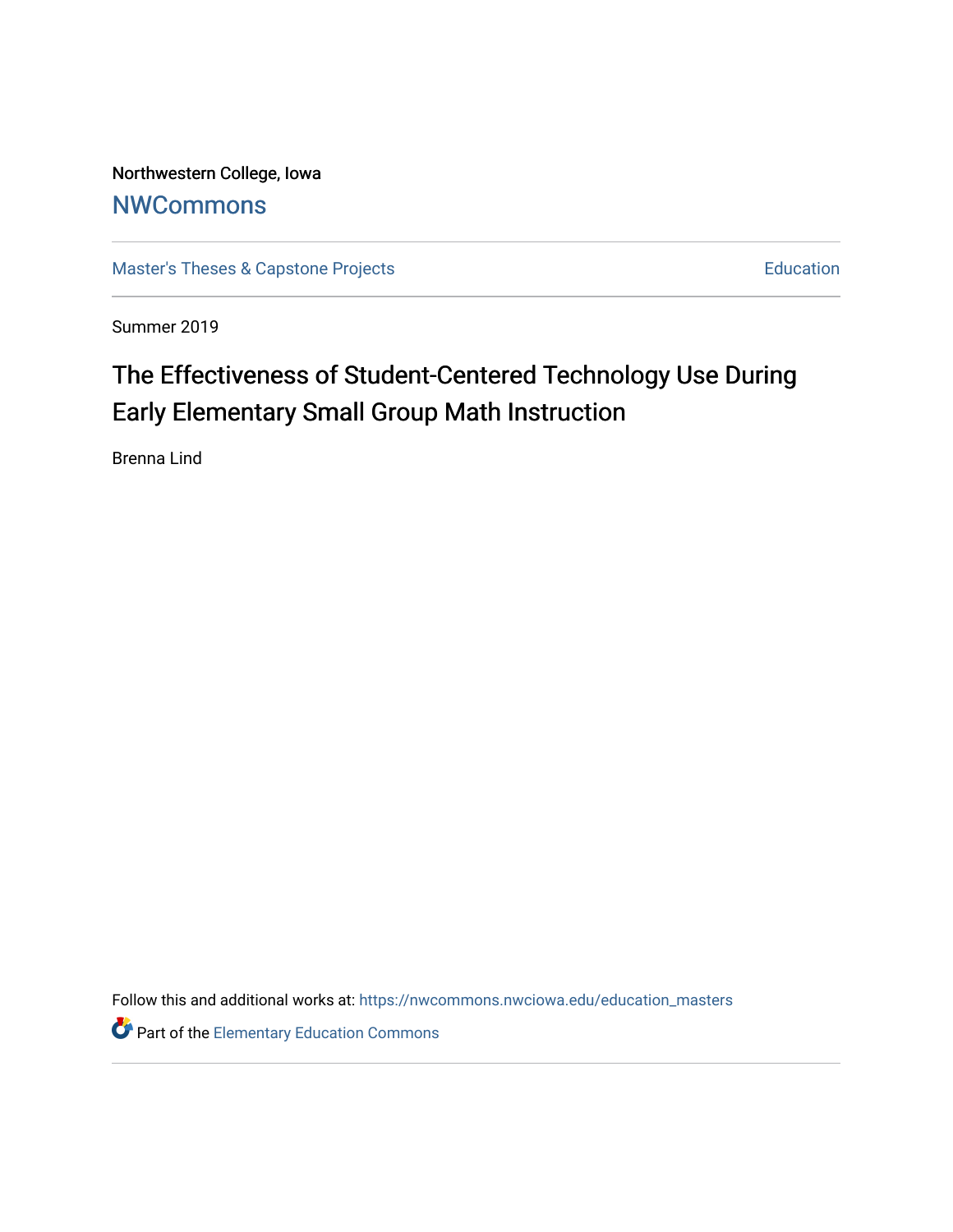The Effectiveness of Student-Centered Technology Use

During Early Elementary Small Group Math Instruction

Brenna Lind

Northwestern College

An Action Research Project Presented in Partial Fulfillment of the Requirements For the Degree of Master of Education August 2019

Dr. Sara Waring Tiedeman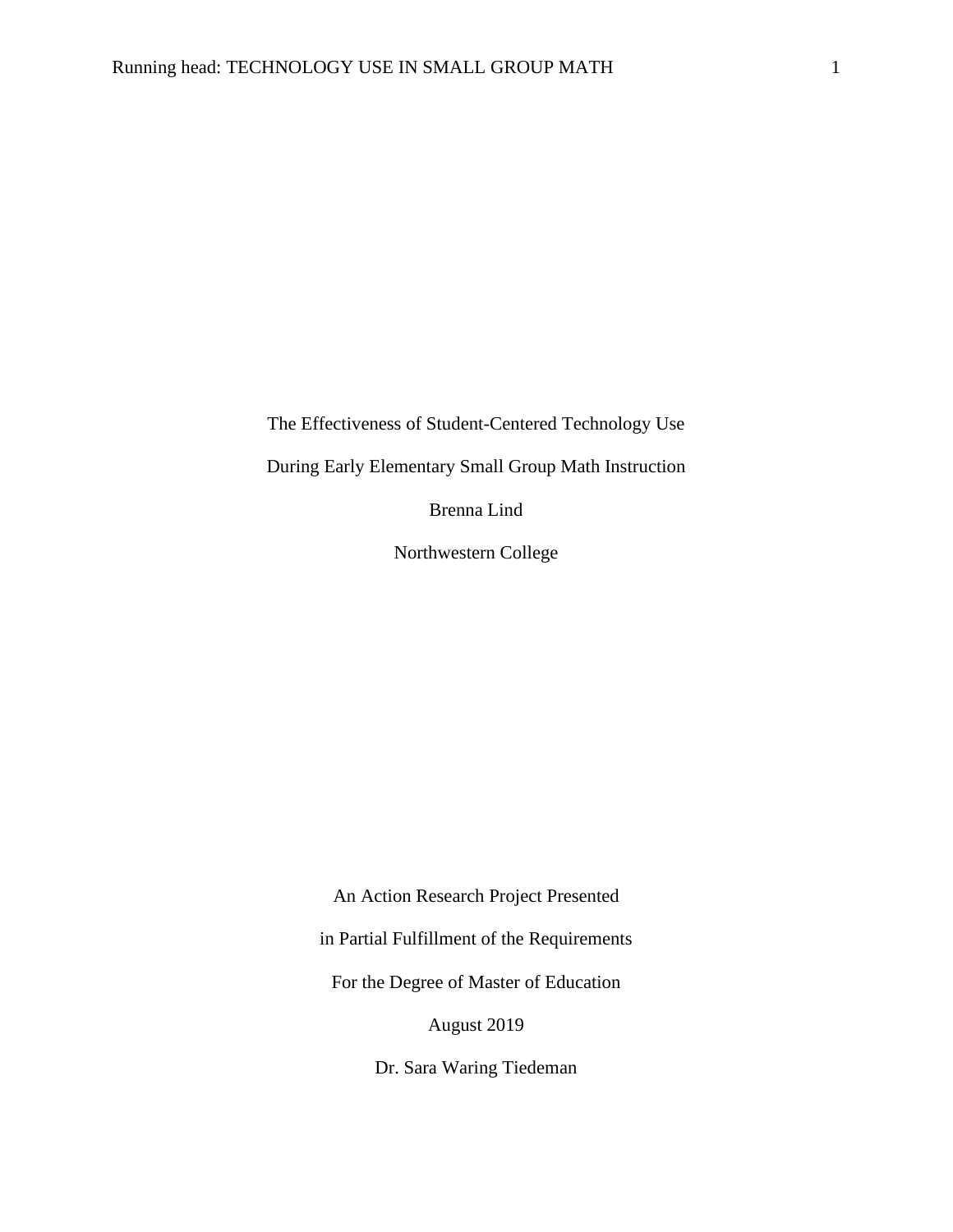## **Table of Contents**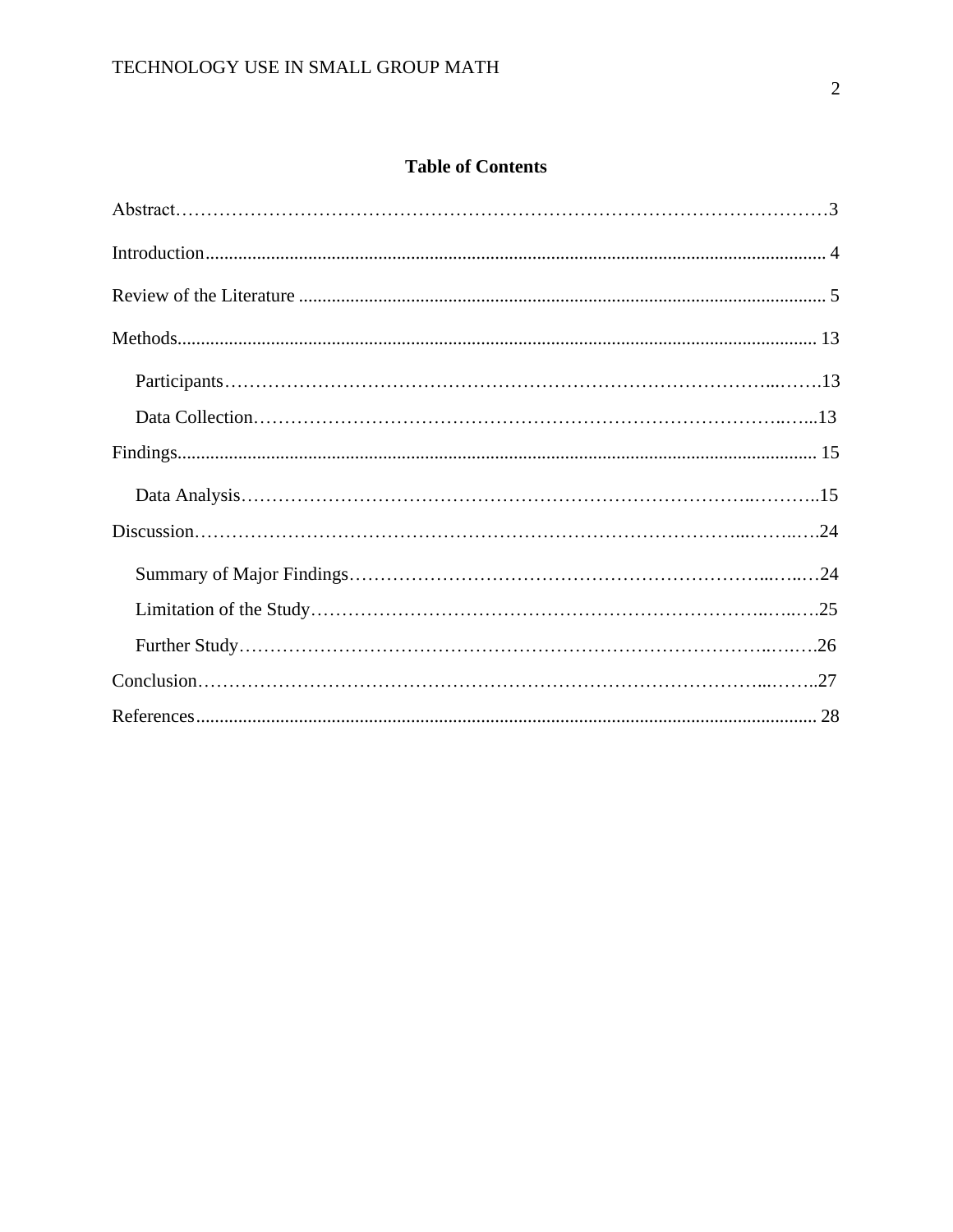#### Abstract

The purpose of this action research study was to determine whether students would show more growth when using paper and pencil activities or technology during small group instruction in mathematics, specifically on the skill of telling time. Data was collected from ten second-grade students over a five-week period. The two intervention groups involved in the study met for equal amounts of time and were given the same tests for data collection purposes. The test questions were randomized pictures of clocks that required students to tell time to the nearest five minutes. One intervention group practiced the skill of telling time using an iPad app. The iPad app gave students game choices, as well as rewards. The other intervention group did not use technology, but rather practiced their skill using traditional paper and pencil activities. The study collects quantitative data to determine which intervention group showed more academic growth.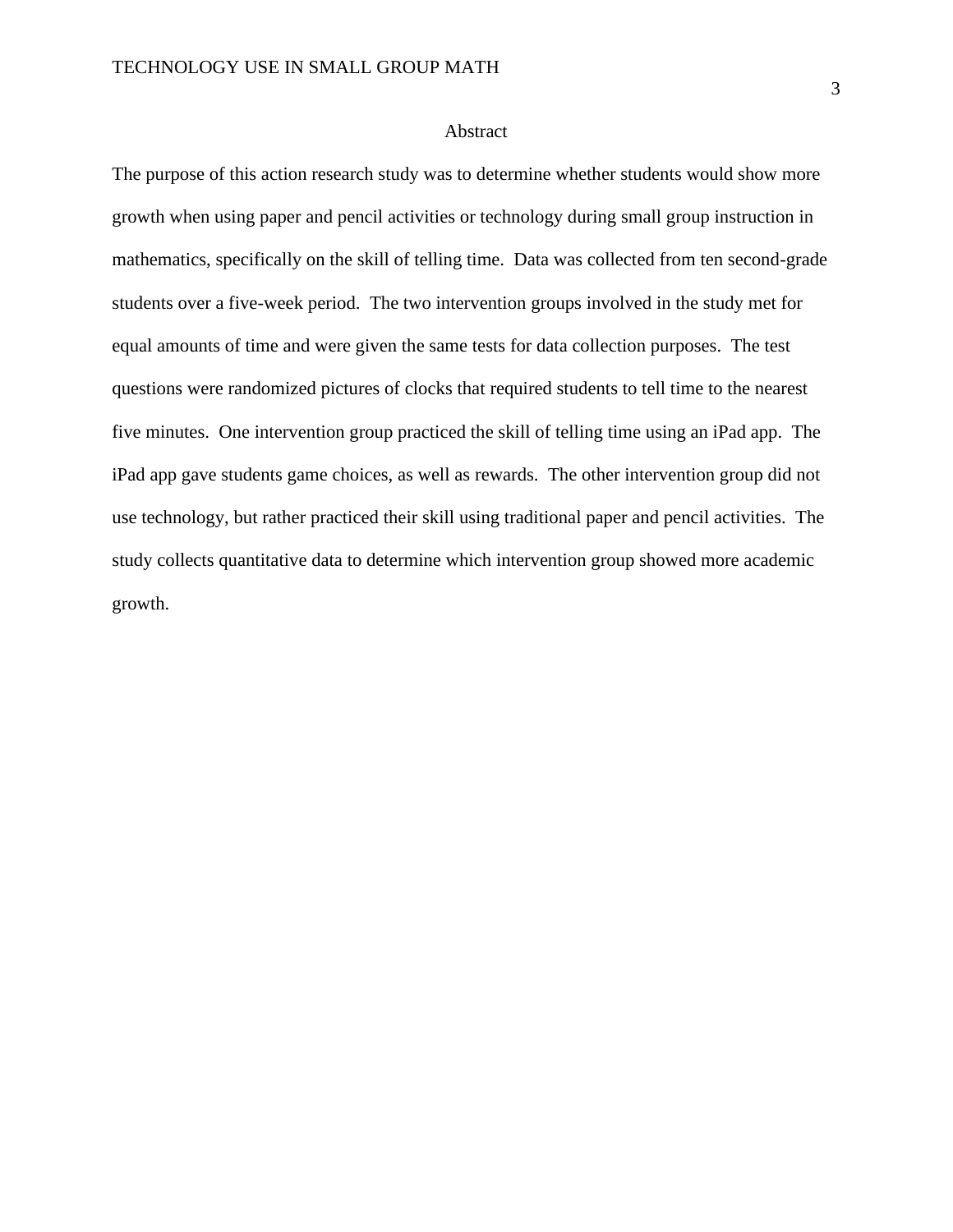## **The Effectiveness of Student-Centered Technology Use During Early Elementary Small Group Math Instruction**

During their early childhood years, students are expected to learn a substantial number of skills within the area of mathematics. Although there is some overlap within the Common Core mathematical domains throughout Kindergarten, first grade, and second grade, students are still expected to learn these skills quickly before moving on. Teaching many standards in a short amount of time is just one of the many pressures that teachers face today. Due to the short amount of time to teach a large amount of Common Core math standards, early childhood math teachers are constantly looking for the best ways to instruct students while using time effectively and efficiently.

Many teachers have found that small group instruction is an effective way to give students individualized instruction to fit their learning needs alongside a group of peers at their level. During small group instruction teachers can review math skills for students that may need additional help or can move ahead to the next math skill with students that are ready. Some teachers choose to use technology during small group instruction, while others use the more traditional option of worksheets and paper pencil activities. The researcher sought to discover the best use of time when working with math students in a small group setting. The research question is: Do early elementary math students show more growth with the skill of telling time when using hands-on technology during small group instruction?

The hope is, by completing this action research study on student academic gains in the small group setting, the teacher will be able to use evidence when choosing the teaching strategies to use in the classroom that are the best use of precious time. Given the knowledge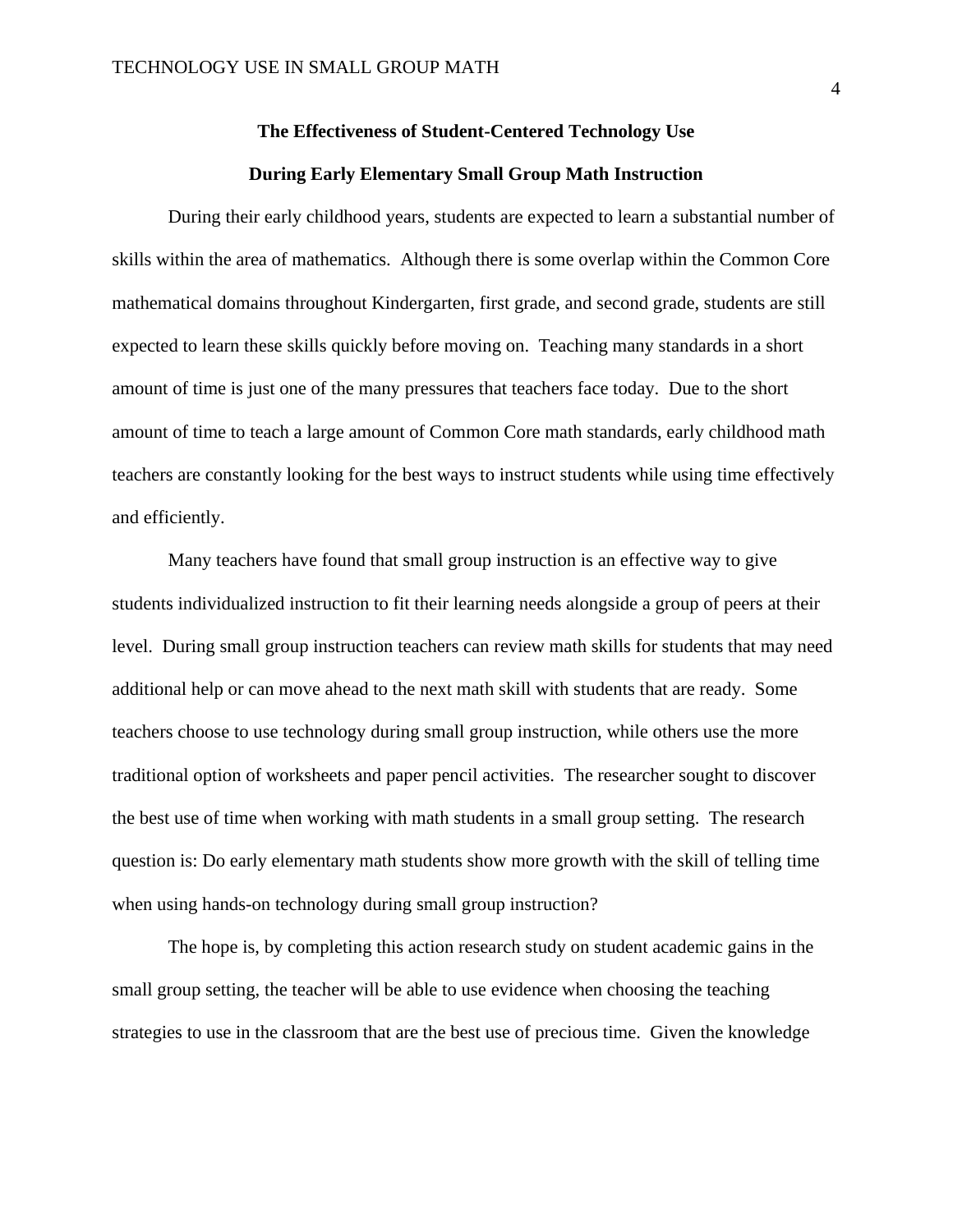gained from this study, the teacher will choose the materials that are best suited for the students, specifically related to the use of technology.

#### <span id="page-5-0"></span>**Review of the Literature**

Education has changed tremendously in the last twenty years and these changes include the tools that teachers use within their classrooms. Teachers have gone from using chalkboards to several different types of projectors to white boards to television to video projection to smart whiteboards to network resources. Like with all things in life, all teaching tools throughout history come with their own lists of pros and cons for both the teacher and the students. However, as teachers we must keep ourselves up to date in order to provide students with adequate technical content and proper motivation (del Campo, Negro & Nunez, 2012).

The students that are currently in classrooms across the country are considered digital natives. Prensky (2001) first defined "digital natives" as individuals who have "spent their entire lives surrounded by… the toys and tools of the digital age… and therefore are native speakers of a digital language" (p. 1). A study was conducted by Dietrich and Balli (2014) which included thorough interviews with 34 fifth grade students, whom are digital natives, on their authentic and ritualistic engagement with technology within their classrooms. In this study, student engagement was defined as interest in and commitment to learning. Most of the students interviewed recognized that using technology was an engaging learning experience for them. Some of the devices mentioned by the students in the study were interactive whiteboards, iPads, and computers. One of the reasons the digital natives stated as to why technology engages them is because the devices grab their attention and offer novelty compared to traditional ways of teaching. The largest connection the researchers found that connected technology to student engagement was the control and choice that is involved. When control and choice were involved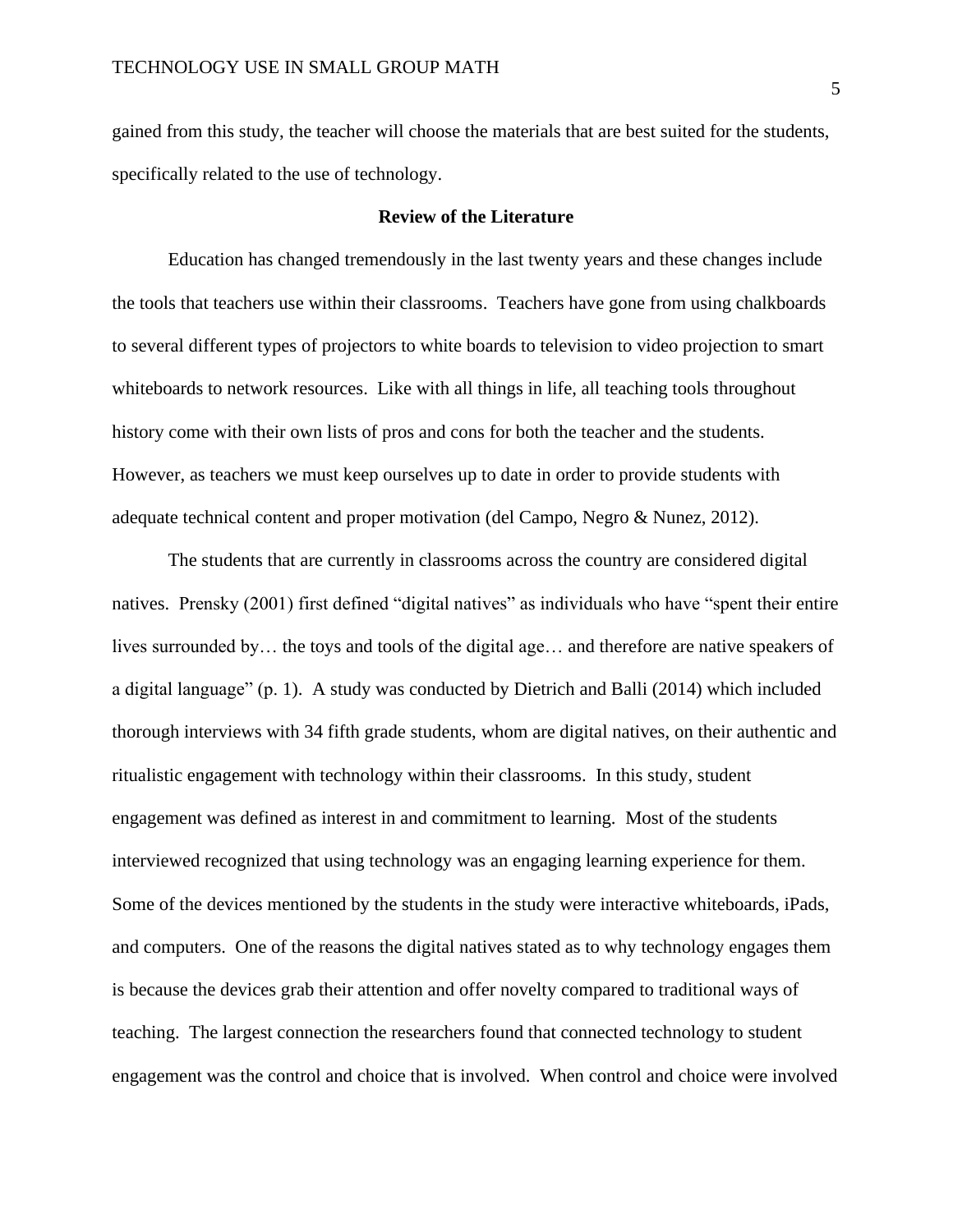in assignments using technology, students tended to focus more on the content they were learning rather than the device itself, offering a true form of engagement in their learning process (Dietrich & Balli, 2014).

Not only can technology offer the benefit of student engagement with their learning, the use of technology in the classroom can also facilitate the development of the teacher-student relationships. These relationships promote positive learning outcomes. "The relationship between instructors and student is at the core students' engaged learning; as such, technology should augment--not inhibit--the formation of that valuable relationship" (Greer & Mott, 2009, p. 7). Technology can enhance communication between teachers and students, as well as collaboration within the trouble-shooting and problem-solving processes associated with the use of technology. Technology can help to balance the power of students and teachers in the educational setting. There is a shared vulnerability when learning to use a new technology which can help strengthen the connection between the educator and the learner, which in return creates a more successful learning environment (Greer & Mott, 2009).

Many teachers believe that when they incorporate technology into the classroom, they are in turn preparing their students for future careers. With the introduction of 21st century skill standards, teachers are encouraged to provide meaningful learning opportunities for students to prepare them to lead productive, satisfying lives. Within the framework of these standards are common strands of learning and innovation; communication, information, and technology; and, life and career skills (Iowa Core K-12 21st Century Skills). A topic that is often brought up in connection with the 21st century skills, is the importance for students to be able to collaborate. Collaboration is an important skill for students to build before entering the work force.

6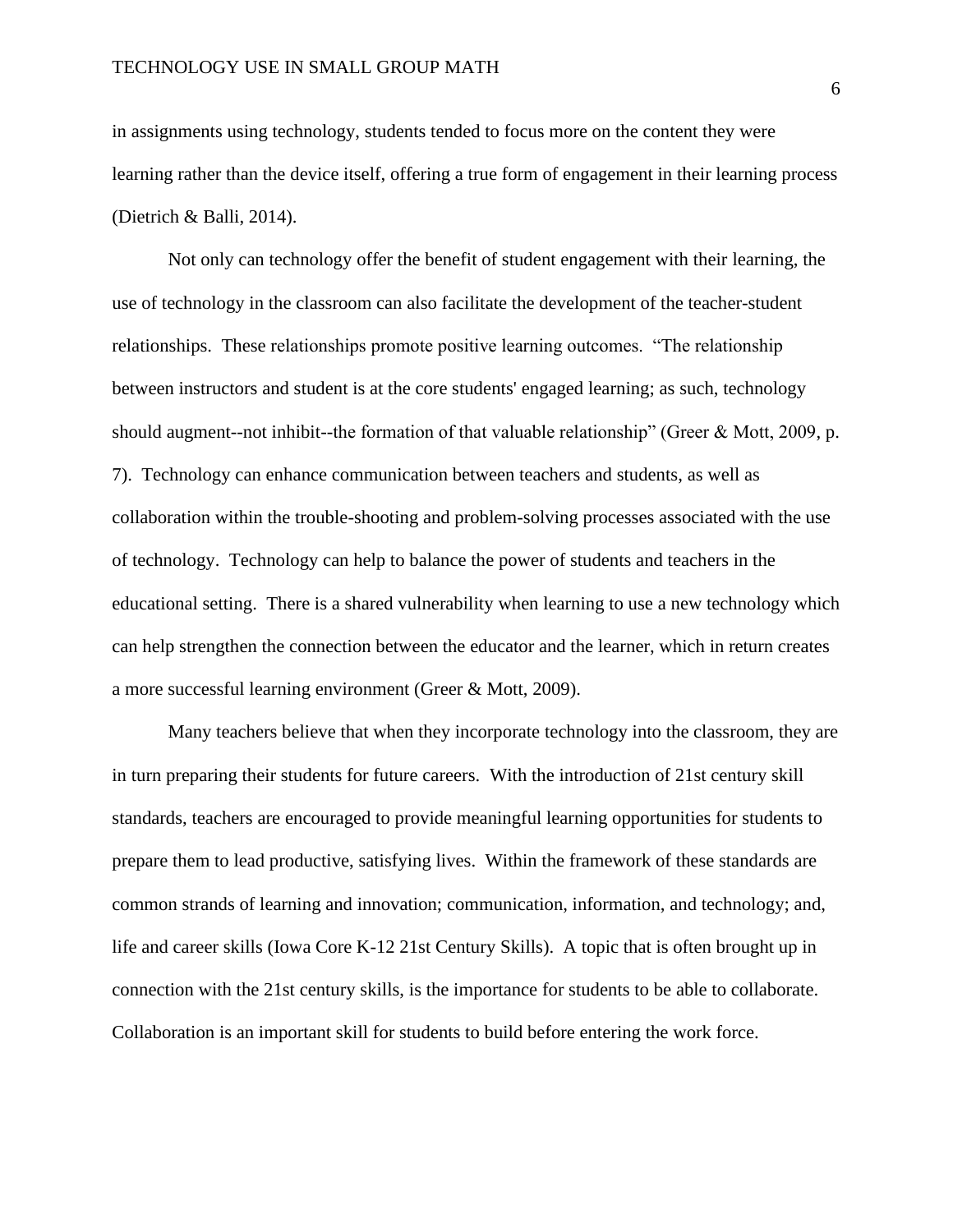Research conducted by Tess Miller (2018) found that the use of technology, specifically iPads, lead to an increase in collaboration between students. The students involved in the study were thirteen kindergarten students, aged four and five, whom were randomly selected in placed in two intervention groups. One group received a two-week intervention using iPads to learn numeracy concepts. The other group followed the traditional play-based learning activities that also focused on numeracy development. Both groups focused mainly on concepts of number sense. The iPad intervention group began using ten apps for the first week. Each day thereafter the students were introduced to a new app, making a total of fifteen math apps used. The students were given instructions on how to use an app at the beginning of the lesson and then were able to choose the app they preferred for the remainder of the lesson. This gave the students the power of choice, which has proven to be a meaningful way to promote engagement and ownership in learning with students. The difference in the children's understanding of numeracy was measured using pre- and post-tests. The data analysis showed small gains in achievement for the group using technology compared to a slight decrease in the control group using traditional materials. Although the increase was not significant, the researcher still believes that the study provides evidence that using technology in this context did not deter or lesson children's development of numeracy skills. The researcher also believes that the findings from the study will broaden the utility of iPads in early childhood education. What stood out most during the observations, was that the children in the technology group were more apt to collaborate with each other. The children provided help to one another to get to the next level or step within the app. The collaboration appeared to be natural, as the students did not need guidance from the researcher to do so. The students were eager to share what was on their screens. "This affinity for collaboration is an asset to learning mathematics that needs to be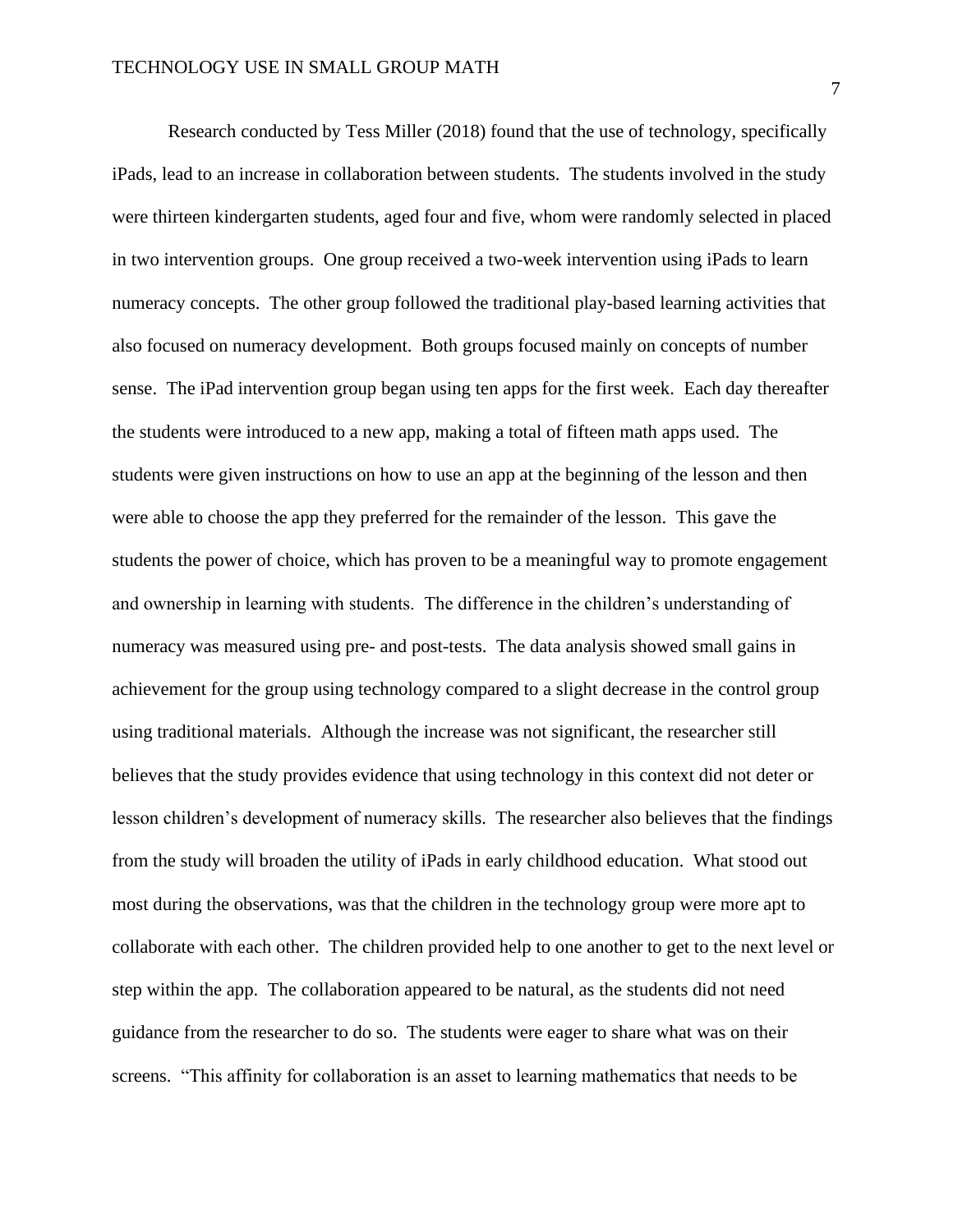supported so that when children leave the play-based learning environment they are still drawn to helping each other with tasks in general but specifically, in the learning of mathematics" (Miller, 2018, p. 8).

The integration of technology into classrooms can offer many benefits and learning opportunities for both teachers and students, but some may wonder if it is appropriate for early elementary students. In 2012, NAEYC and the Fred Rogers Center issued a joint position statement. The statement was grounded in developmentally appropriate practice and was intended to guide educators in early childhood settings on the selection, use, integration, and evaluation of technology tools for learning. "When used wisely, technology and media can support learning and relationships. Enjoyable and engaging shared experiences that optimize the potential for children's learning and development can support children's relationships both with adults and their peers" (Donohue & Schomburg, 2017, p. 29). Some other takeaways, or advice, regarding technology use with young children are: The quality of what children are viewing on screens is more important than how much they watch. Technology allows for media creation, when students can move from being media consumers to creators. A child's use of technology should enhance interactions and strengthen relationships with others. Technology should be used in such a way that it supports mindfulness, creativity, and a sense of initiative (Donohue & Schomburg, 2017).

Nothing in the education world is proven to be perfect, so with that, technology in the classroom can have some disadvantages. An article that was specifically about the use of handheld devices in the classroom stated that even though the devices can access important educational resources, they can also expose students to inappropriate advertisements and content. This can result in distraction from their intended academic assignment. Other critics of the use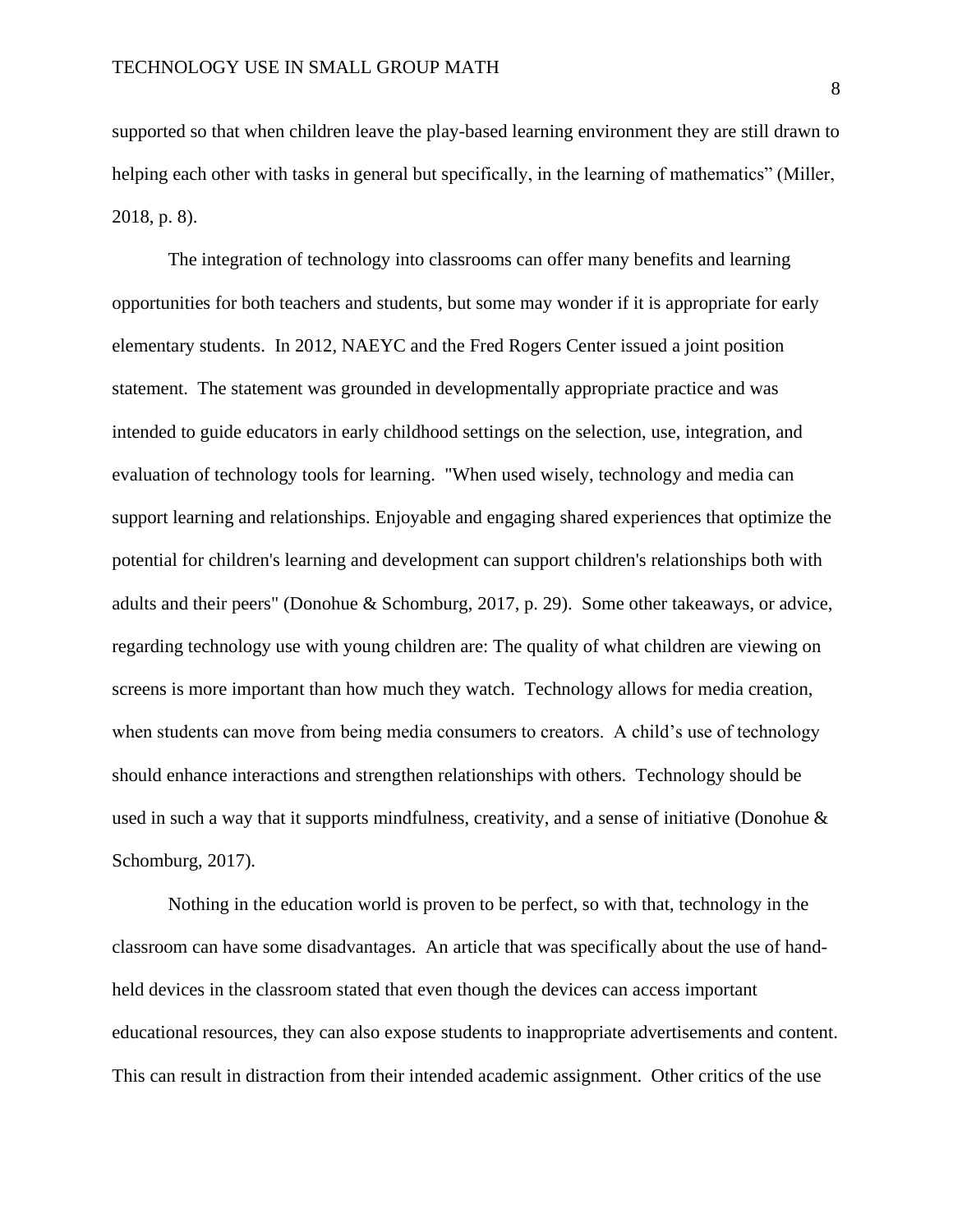of hand-held devices in the classroom have said that they can aide in the addiction of electronic simulation that is prevalent in our country. They have also said that technology can often be overused and cannot replace a teacher (Morgan, 2011).

The technology used during this action research project was intended to enhance math instruction in the early childhood setting. The use of technology in the education setting has been compared to the change that occurred when calculators were invited into the classroom. During that era, some teachers believed that calculators would hamper the students' abilities to calculate. However, most opinions were eventually changed. "When calculators came into existence, they brought an end to spending excessive amounts of time on the calculation side of the work, so students could focus on the techniques. iPads have revolutionized the classroom again, bringing the resources of the outside world straight to the student's hand" (McAleese, 2018, p. 7). With technology in the math classroom, students can easily have their questions answered when they pop into their heads, even if the teacher doesn't have the answer as part of the prepared lesson. This type of learning results in a more student-centered learning process. The technology also provides other options for different styles of learning. If a student needs to visualize a type of graph before they can continue with their learning, the technology can aide with that (McAleese, 2018).

A research project was conducted in 2015 to study the implications of using technology for increasing multiplication fact fluency. The students involved were 12 third grade students and the technology used during the three-week intervention period was iPads. There were two control groups in the study. One group of students used an iPad app and the other group used an intervention that included PowerPoint slides but no hands-on technology for the students. The iPad intervention resulted in substantially higher response rates, meaning the students were able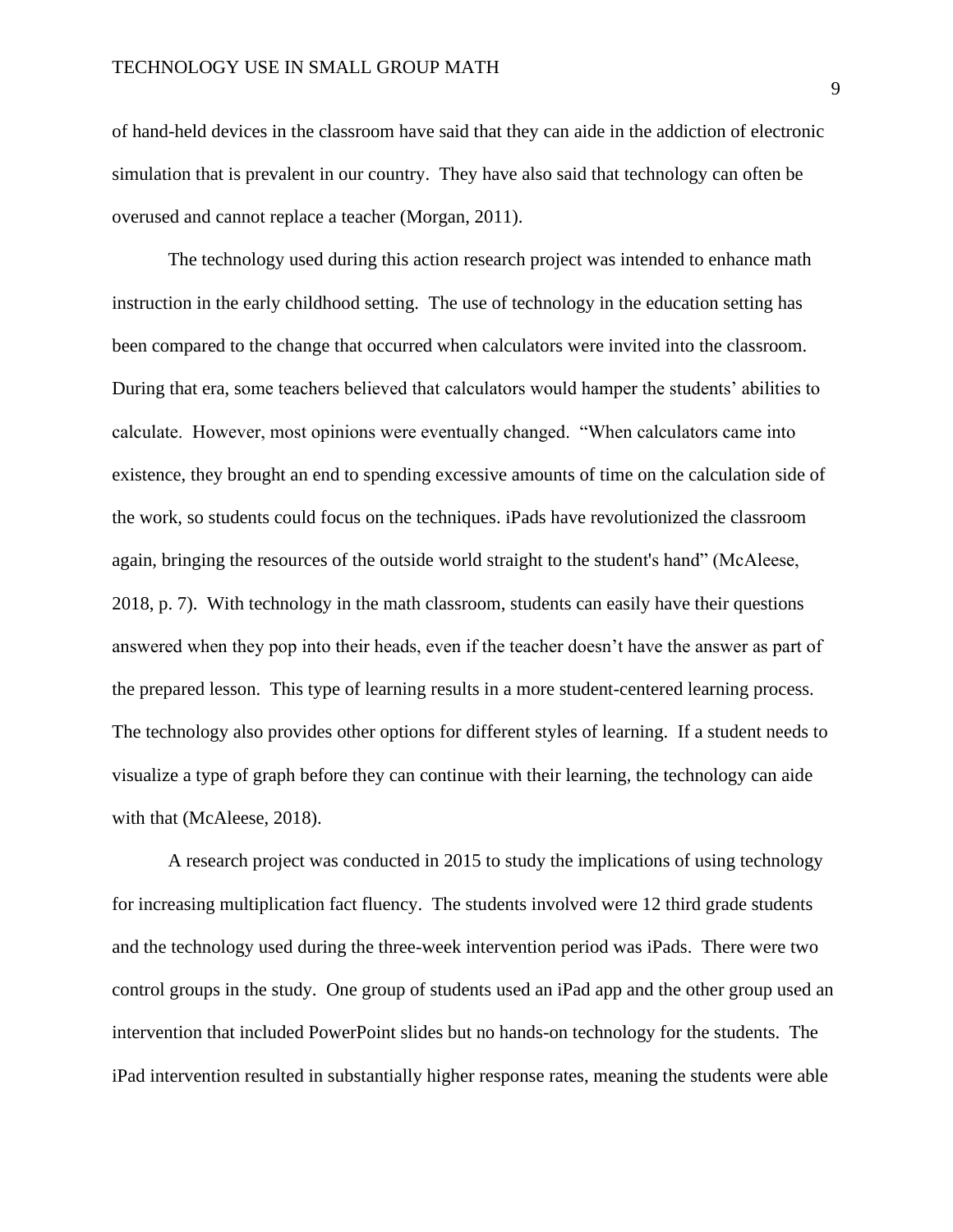to practice many more facts than the group without iPads. When the researchers looked closer at the efficiency of the interventions, it was clear that the iPad made it possible for students to practice more math facts in less time. The other intervention required students to write out math facts by hand, resulting in fatigue and lack of motivation. The iPad app only required finger tapping on the touch screen. The iPad app also gives the students immediate feedback on the accuracy of their response. Whereas, with teacher-led math fact practice the feedback time would require a longer waiting period for the students. Overall, the researchers found that the iPad intervention was preferred by students, teachers, and parents (Musti-Rao & Plati, 2015).

A mixed-methods research project conducted in 2015 interviewed and observed one hundred children, ages three to eight, as they used six different virtual manipulative mathematics apps. The goal of the research was to study the role of affordances in children's learning performances and efficiency when using virtual manipulative mathematics apps. Some of the findings relate to the research of student growth while using iPads. This research showed improved efficiency for preschool, kindergarten, and second grade students in seriation, counting subitizing, quantity, and skip counting tasks. The results of their research also showed significant gains in subitizing performance with kindergarten age students and skip-counting performance with second graders in only one session. The researchers believe that these findings indicate that early childhood students may be able to make significant gains in mathematics in a short period of time while interacting with iPad apps (Moyer-Packenham, Bullock, Shumway, Tucker, Watts, Westenskowl, Anderson-Pence, Maahs-Fladung, Boyer-Thurgood, Gulkilik, & Jordan, 2016).

Another study investigated the benefits of digital technology compared to traditional manipulatives when used with prekindergarten students. The study included 24 students ages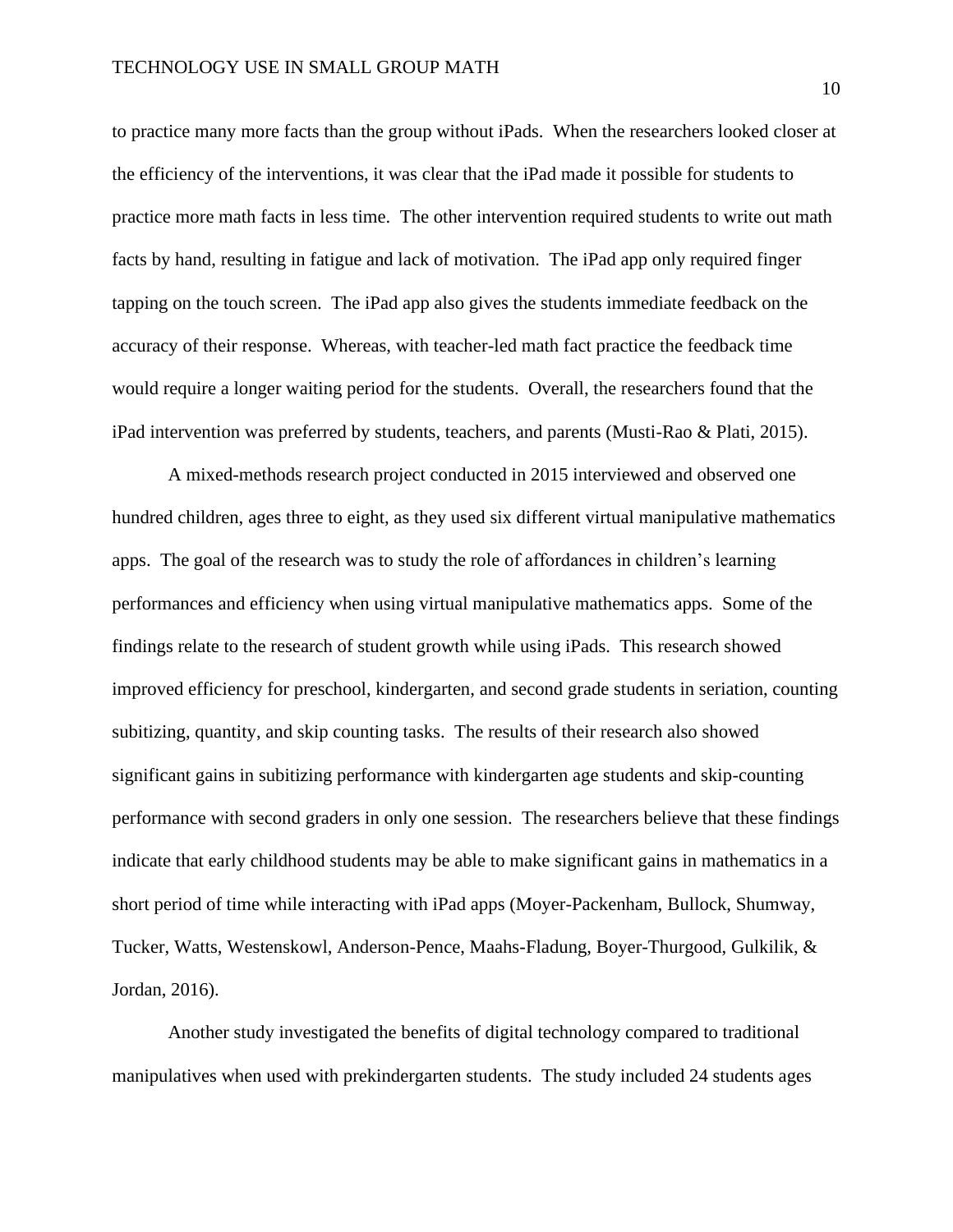four and five whom engaged in small group math groups three times a week. The students were divided into two groups of twelve with one group working with traditional math manipulatives such as plastic bears, Unifix cubes, candy hearts, and dice, and the other using digital manipulatives found in iPad apps. During teacher small group instruction, students worked in groups of four or five. Each group was given the same vocabulary, instructions, examples, and range of problems. After analyzing the results of pre-tests and post-tests, the researchers found that both digital and traditional manipulatives are effective tools for improving children's computational skills. At the end of the six-week study, both groups showed significant improvements, suggesting that either digital or traditional manipulatives are appropriate for the group of students involved in the study. Although the results didn't show the benefits of using digital manipulatives, the researchers still suggested that educators integrate digital manipulatives into prekindergarten mathematics curricula. "Digital technologies are cultural tools used by young children in their everyday lives. If children's experiences prior to school are changing to include digital technology so they are naturally seeking it out for learning or entertainment purposes, then early childhood educators can consider examining their curriculum and personal pedagogies in regard to the potential of the technology" (Mattoon, Bates, Shifflet, Latham, & Ennis, 2015, p. 5). The researchers expand further by saying that digital technology digital technology can be developmentally appropriate for all students when used during planned instruction for learning purposes (Mattoon et al., 2015).

The research conducted in this project will be done during small group instruction in the area of math in the early childhood classroom. "Flexible small grouping in mathematics, also known as Guided Math, is a data-driven intervention that matches a student's readiness level for learning with the appropriate instructional strategy, delivering the right content at the right pace"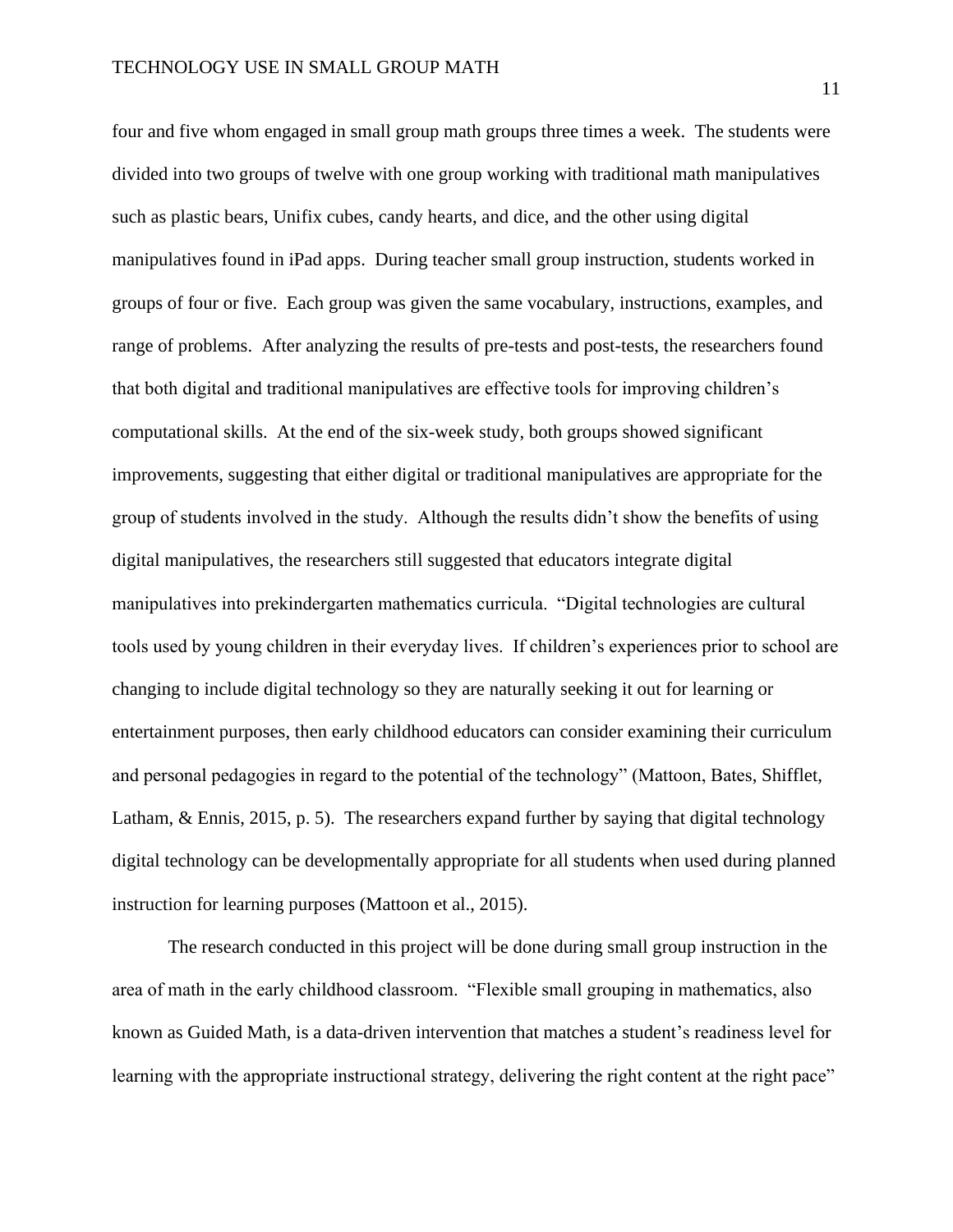(Benders & Craft, 2016, p. 2). Small group instruction allows for grouping to be easily changed based on performance of improved competency and skill development. The instruction that take place during small groups helps to address the mixed abilities among students in one classroom. This type of instruction is known as differentiation, which is proven to be an effective teaching strategy to improve student achievement. In 2016, an action research study conducted by David S. Benders and Tracy Craft explored the effects of flexible small groups on math achievement in first grade. Like the research conducted for this paper, they were also observing students on the specific math skill of telling time. During the study, students received instruction within flexible grouping rotation of one hour and fifteen-minute blocks in the skill of telling time to the hour and half-hour. The material that students covered with the teacher depended on their academic needs, level of understanding, and results from their pre-test. Some groups may have needed reteaching, while others dove into enrichment activities. The research took place during a twoweek math unit. The analysis of pre-test and post-test scores, and additional data such as exit slips and individual practice sheets, suggested tremendous growth in student achievement. The teacher involved in the research stated "The flexible small group intervention allowed me to identify and target individual student's particular difficulties. The below-level group benefited far more from small group instruction than from whole-class teaching" (Benders & Craft, 2016, p. 7).

Through a review of literature, it can be said that both technology integration and small group instruction can improve academic achievement in the classroom, as well as being ageappropriate for early elementary students. Research has shown that technology can have a positive effect on teacher-student relationships, collaboration, engagement, and learning. Small group instruction is an effective teaching strategy that allows for meeting the needs of a wide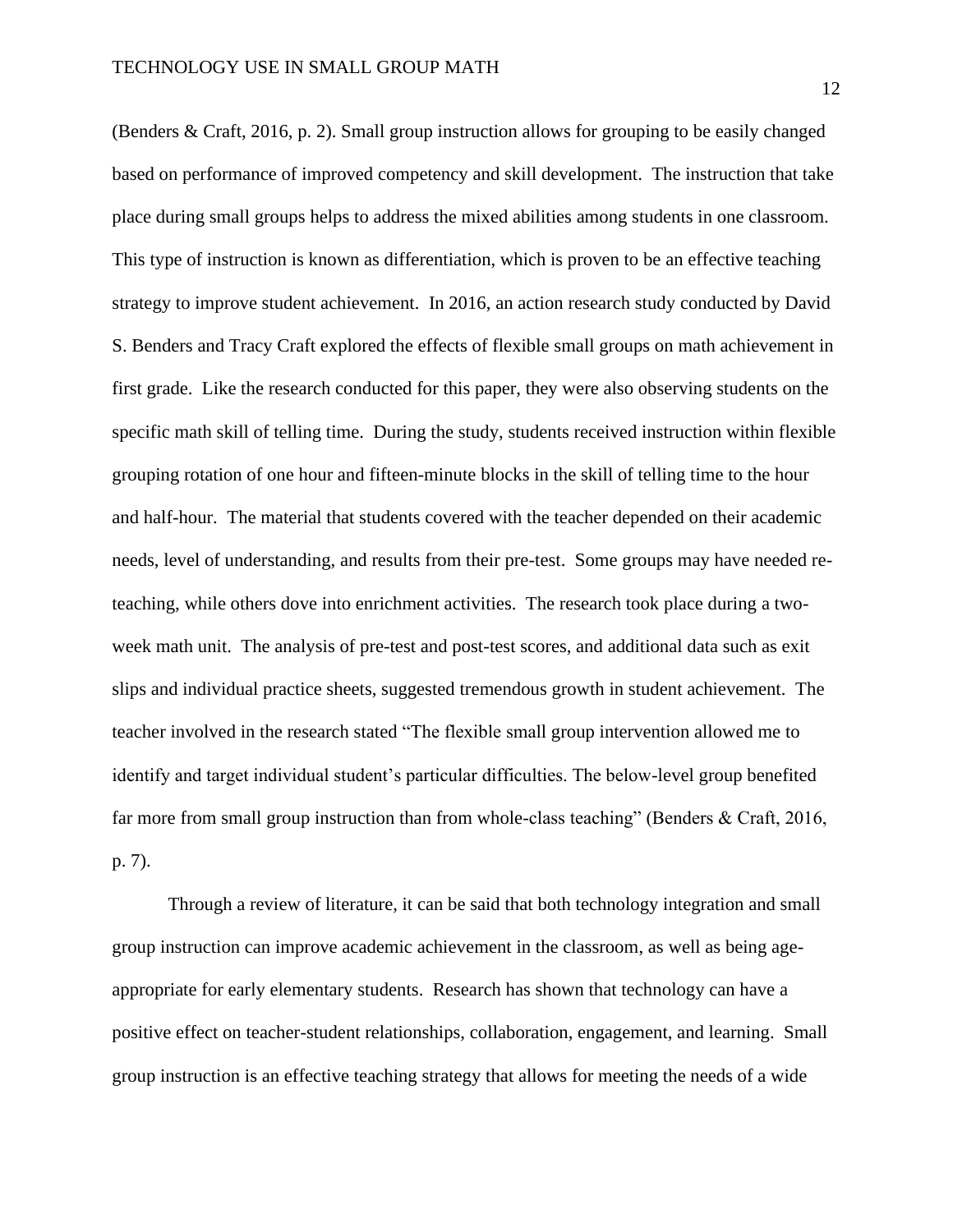range of academic levels in students. With that, more research is needed to answer the research question of whether early elementary math students show more growth with the skill of telling time when using hands-on technology during small group instruction.

#### **Methods**

#### **Participants**

The action research was conducted at Lakeview Elementary School, which houses second grade through fifth grade students. Lakeview Elementary is in Centerville, a small town in southern Iowa. The percentage of students eligible for free and reduced lunch at Lakeview Elementary is 70% (2018-19 Iowa Public School K-12 Students Eligible for Free and Reduced-Price Lunch by School). The participants in the study include second grade students from the 2018-2019 school year. All the nineteen students in the classroom were given the pre-test for this study, which included a random selection of clocks where they were expected to tell time to the five-minute interval. From the nineteen students, ten were identified as non-proficient in the area of telling time. The expected proficiency was a score of 80% or above. The students involved in the study were five girls and five boys. Of these participants, one student has an Individualized Education Plan (IEP) in the areas of math and reading. All students are Caucasian and speak English as their first language.

#### **Data Collection**

The action research question to be answered was: Do early elementary math students show more growth with the skill of telling time when using hands-on technology during small group instruction? In order to answer this question, data was collected over a five-week period. The data collected during this project were scores from the pre-test, weekly tests, and post-test that were given to the ten participants of the study. The pre-test scores from the intervention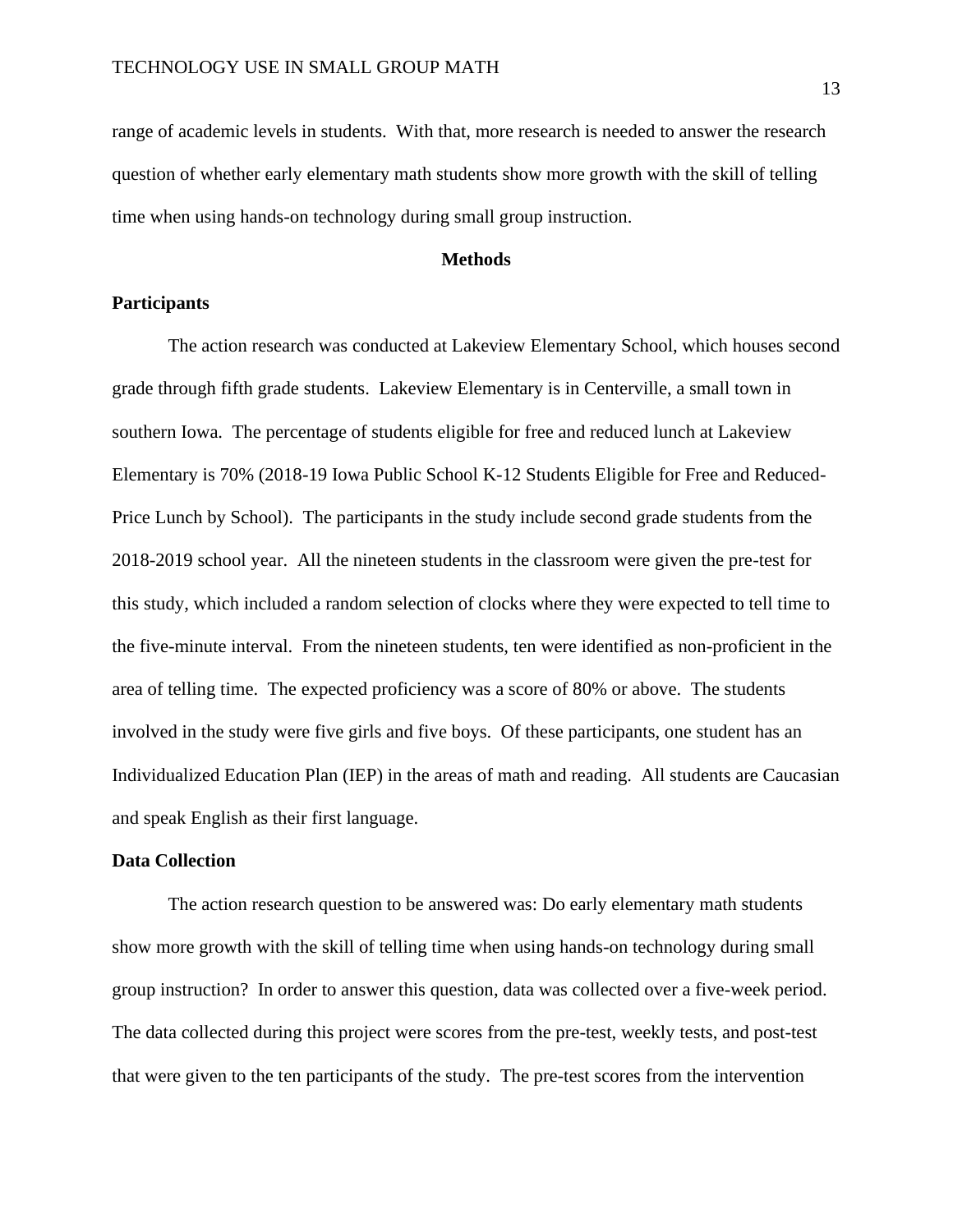students were used as a baseline for the data analysis. All the tests were made up of randomized pictures of analog clocks. Students were expected to tell time in five-minute intervals and write the answer beneath the clock in digital form. All test questions were scored based on accuracy, with no partial points awarded. Scores were then figured into a percentage of questions answered corrected and recorded by the teacher onto Google Sheets.

All of the students taking p**art** in the intervention groups were identified as nonproficient in the Common Core Standard 2.MD.C.7 "Tell and write time from analog and digital clocks to the nearest five minutes, using a.m. and p.m." (Grade 2 Measurement & Data, p. 7). For the purpose of answering the research question for this study, the skill of identifying a.m. and p.m. was not included. The ten students in need of intervention were divided into two groups with five students in each group. One group of students, the control group, would meet with the teacher to practice the skill of telling time using worksheets, and paper and pencil activities. The other group, the technology group, would meet with the teacher to practice the skill of telling time using an iPad app. Both groups of students met with the teacher twice a week for fifteen-minute sessions. The weekly tests were given at the end of the intervention session on the second day.

All students in the classroom frequently take part in small group instruction within all subject areas. Both intervention groups were familiar with the norms and expectations of small group instruction with the teacher. The instruction for this action research project was given to students in mixed-ability groups. All students had access to clock visual aids in the classroom, as well as other math resources such as a number line and number grid. The students that were not taking part in the intervention were quiet and on-task throughout the room. The students'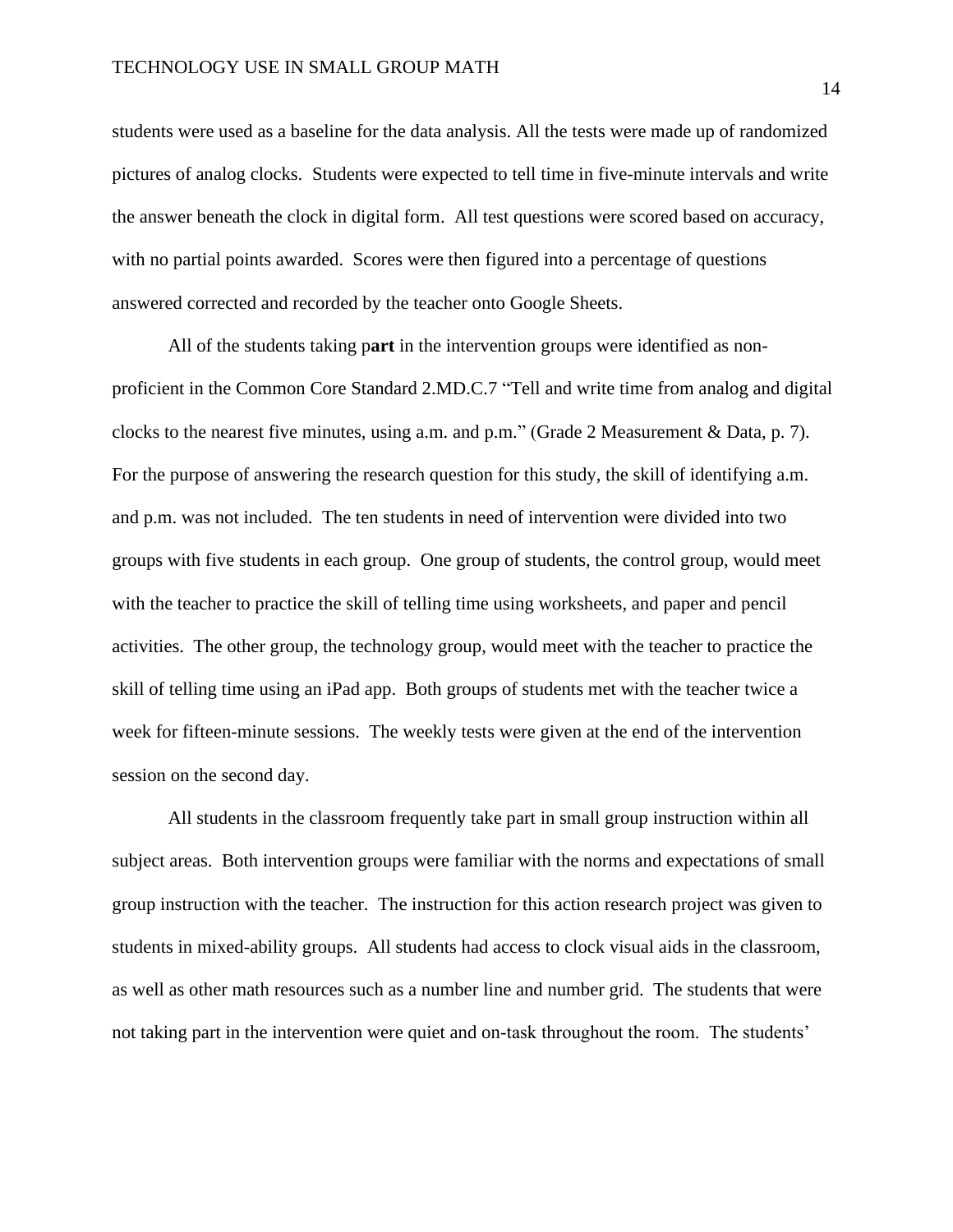activities varied depending on the day, and included interactive math games on Google Chromebooks, hands-on math board games, and paper and pencil math seat work.

The technology intervention group practiced the skill of telling time in five-minute intervals using an iPad app intended for early elementary student use. Within the app, there are several different practice options for the students to choose from. The teacher narrowed their choices down to two games that were the best fit for meeting the intended learning target. There were two options called: "Set the Time!" and "What's the Time?" While playing the game "Set the Time!", students were given a time to show on the kid-friendly clock on the screen. They used their fingers to drag the minute hand around until both hands showed the correct time. If the student answered the question incorrectly, the app would make them keep trying until they arranged the hands correctly. The goal of the other game option, "What's the Time?", is for students to be able to read the time on an analog clock correctly. The students drag digital numbers on a dial to match up with the time shown on the face of the clock. A fun and engaging feature of the app is that when students have a winning streak during any of the game choices, it will take the students to another screen featuring an animated fish aquarium. The students are rewarded with new fish to admire and are even able to feed them. This was motivating and exciting for the second-grade students.

#### **Findings**

#### **Data Analysis**

The quantitative data collected for the action research project consists of students' percentage of questions answered correctly. Each student received the same question page; therefore, their scores are comparable. The questions were different each week, but all required students to use their knowledge of telling time in five-minute increments and featured the same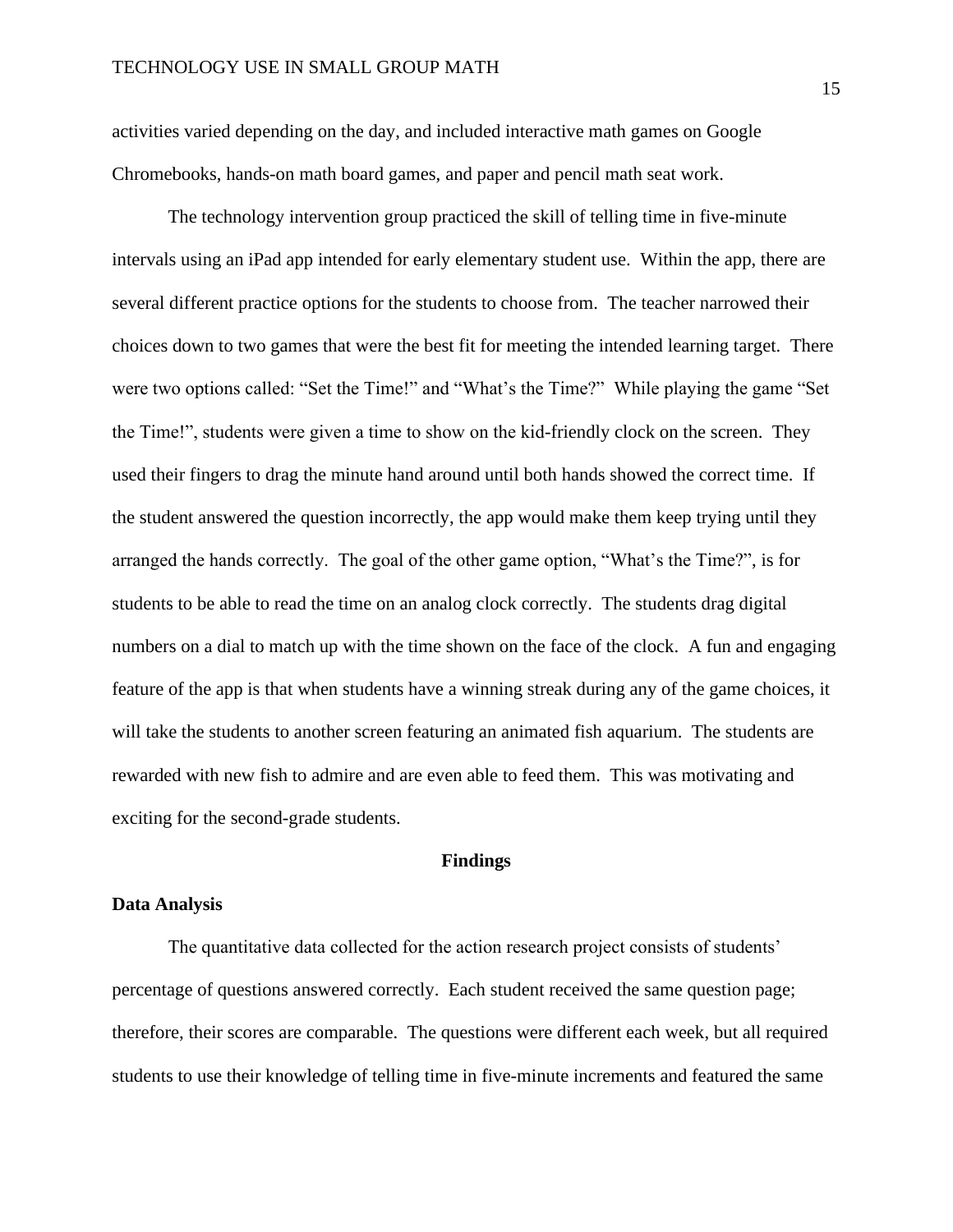analog clock format. When the researcher recorded the scores into the table, special consideration was given to the students' growth from the baseline and their weekly growth, or growth from week to week. A group average for the weekly score, weekly growth, and growth from baseline was also figured and represented in table format.

## Table 1

## *Technology Intervention Group Scores*

|                  | <b>Baseline</b><br>$\frac{0}{0}$ | Week<br>$1\%$ | Week<br>$2\%$ | Week<br>$3\%$ | Week<br>$4\%$ | Week<br>$5\%$ |
|------------------|----------------------------------|---------------|---------------|---------------|---------------|---------------|
| <b>Student A</b> | 22                               | 89            | 89            | 100           | 89            | 100           |
| <b>Student B</b> | $\theta$                         | 56            | 67            | 100           | 89            | 100           |
| <b>Student C</b> | 11                               | 22            | 33            | 100           | 100           | 100           |
| <b>Student D</b> | 22                               | 89            | 89            | 100           | 100           | 100           |
| <b>Student E</b> | 22                               | 78            | 78            | 100           | 100           | 100           |
| Group<br>Average | 11                               | 67            | 71            | 100           | 96            | 100           |

The quantitative data represented in the first table shows the scores of each of the five students in the technology intervention group, as well as a group average for each week.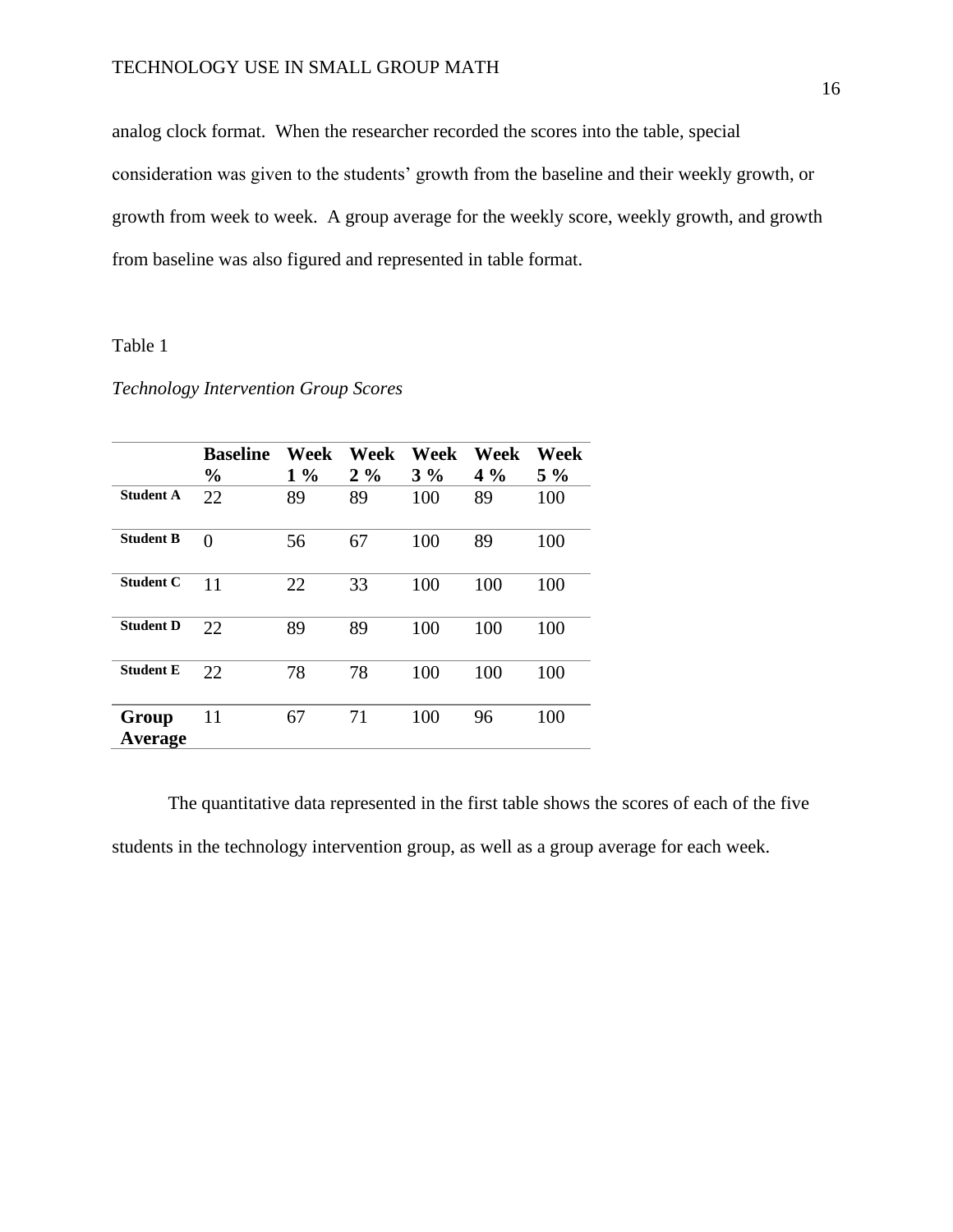### Table 2

| Week 1<br>Growth<br>from<br><b>Baseline</b> | Week 2<br>Growth | Week 2<br>Growth<br>from<br><b>Baseline</b> | Week 3<br>Growth | Week 3<br>Growth<br>from<br><b>Baseline</b> | Week 4<br>Growth | Week 4<br>Growth<br>from<br><b>Baseline</b> | Week 5<br>Growth | Week 5<br>Growth<br>from<br><b>Baseline</b> |
|---------------------------------------------|------------------|---------------------------------------------|------------------|---------------------------------------------|------------------|---------------------------------------------|------------------|---------------------------------------------|
| $+67$                                       | $+0$             | $+89$                                       | $+11$            | $+78$                                       | $-11$            | $+67$                                       | $+11$            | $+78$                                       |
|                                             |                  |                                             |                  |                                             |                  |                                             |                  |                                             |
| $+56$                                       | $+11$            | $+67$                                       | $+33$            | $+100$                                      | $-11$            | $+89$                                       | $+11$            | $+100$                                      |
|                                             |                  |                                             |                  |                                             |                  |                                             |                  |                                             |
| $+11$                                       | $+11$            | $+22$                                       | $+67$            | $+89$                                       | $+0$             | $+89$                                       | $+0$             | $+89$                                       |
|                                             |                  |                                             |                  |                                             |                  |                                             |                  |                                             |
| $+67$                                       | $+0$             | $+67$                                       | $+11$            | $+78$                                       | $+0$             | $+78$                                       | $+0$             | $+78$                                       |
|                                             |                  |                                             |                  |                                             |                  |                                             |                  |                                             |
| $+56$                                       | $+0$             | $+56$                                       | $+22$            | $+78$                                       | $+0$             | $+78$                                       | $+0$             | $+78$                                       |
|                                             |                  |                                             |                  |                                             |                  |                                             |                  |                                             |
| $+51$                                       | $+4$             | $+60$                                       | $+29$            | $+84$                                       | $-4$             | $+80$                                       | $+4$             | $+84$                                       |
|                                             |                  |                                             |                  |                                             |                  |                                             |                  |                                             |
|                                             |                  |                                             |                  |                                             |                  |                                             |                  |                                             |

## *Technology Intervention Group Growth*

Table 2 represents the weekly growth, growth from baseline for each week, and group averages. The baseline scores are all far below proficiency, with one student answering no questions correctly. The expectancy for proficiency within this learning target area is 80% or above. After collecting the baseline scores, students were able to take part in the iPad app intervention for two sessions during the first week. The students seemed to enjoy the app and were quickly showing improvements in the skill of telling time. The average growth from the baseline to week one was 51%, meaning the students doubled their scores after one week of the intervention. From week one to week two of the intervention, the students didn't display as much growth as the week before with an increase of only 4%. By week three, all students were able to score 100% on the skill check. Although students were becoming more confident in their ability to tell time, the teacher continued the intervention for two more weeks and continued the collection of data. The fourth week of the intervention showed a slight decrease in student scores. Although the weekly growth was negative with a group average of -4%, the growth from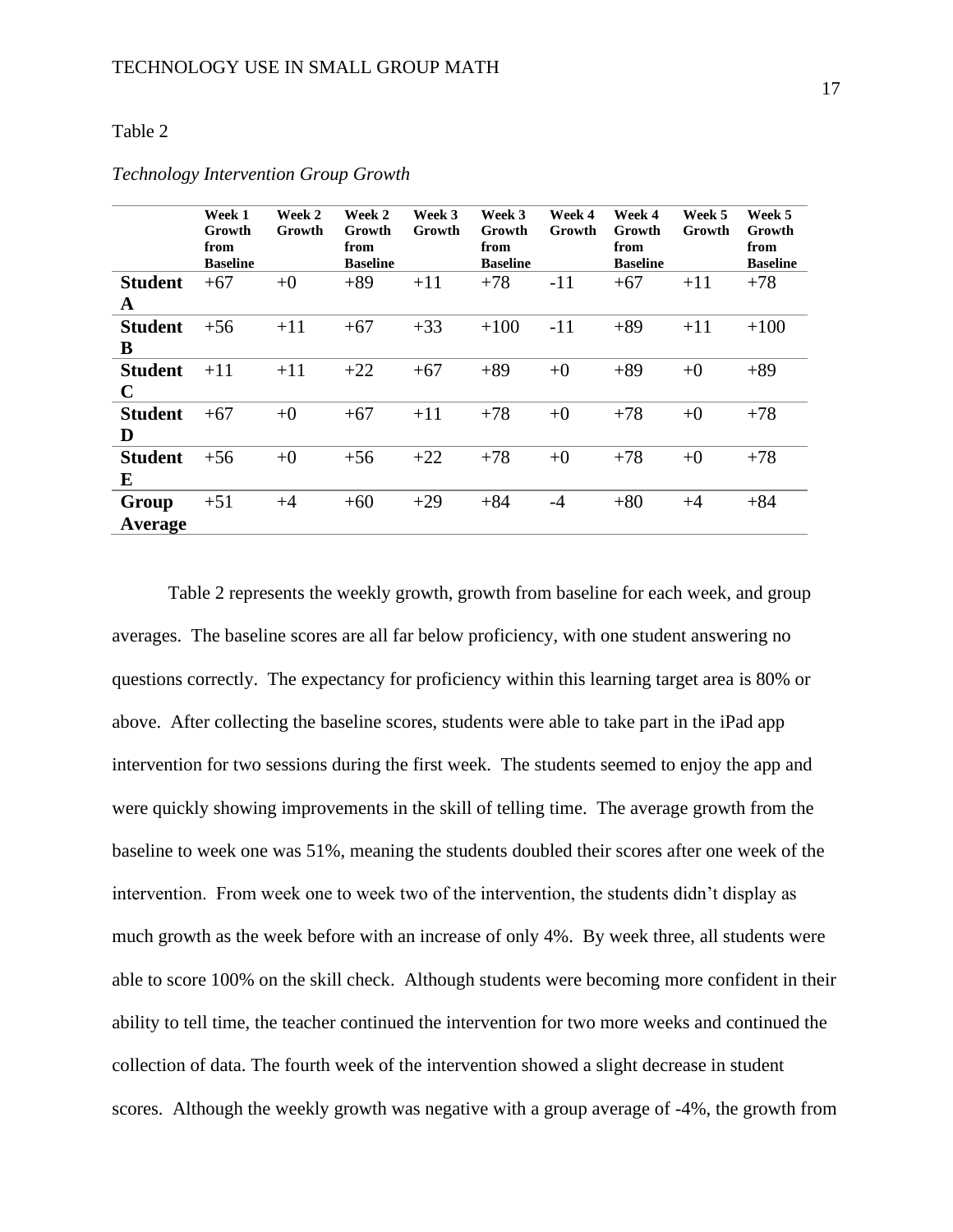the baseline score was still strong with 80%. On week five, all students in the technology intervention were able to score 100%, concluding the data collection period. Students C, D, and E displayed consistent scores of 100% during the last three weeks of the intervention, contributing to the lack of growth shown.

#### Table 3

|                     | <b>Baseline</b><br>$\frac{0}{0}$ | Week<br>$1\%$ | Week<br>$2\%$ | Week<br>$3\%$ | Week<br>$4\%$ | Week<br>$5\%$ |
|---------------------|----------------------------------|---------------|---------------|---------------|---------------|---------------|
| <b>Student</b><br>F | $\Omega$                         | $\theta$      | 44            | 78            | 78            | 89            |
| Student<br>G        | 22                               | 22            | 44            | 56            | 67            | 89            |
| Student<br>Н        | 11                               | 67            | 67            | 78            | 78            | 78            |
| <b>Student</b><br>I | 22                               | 56            | 33            | 56            | 67            | 78            |
| <b>Student</b><br>J | 22                               | 22            | 56            | 78            | 89            | 100           |
| Group<br>Average    | 15                               | 33            | 48            | 69            | 76            | 87            |

*No Technology Intervention Group Scores*

Like the data represented in Table 1, Table 3 displays the scores from each week of the intervention from the students working in the intervention group without technology.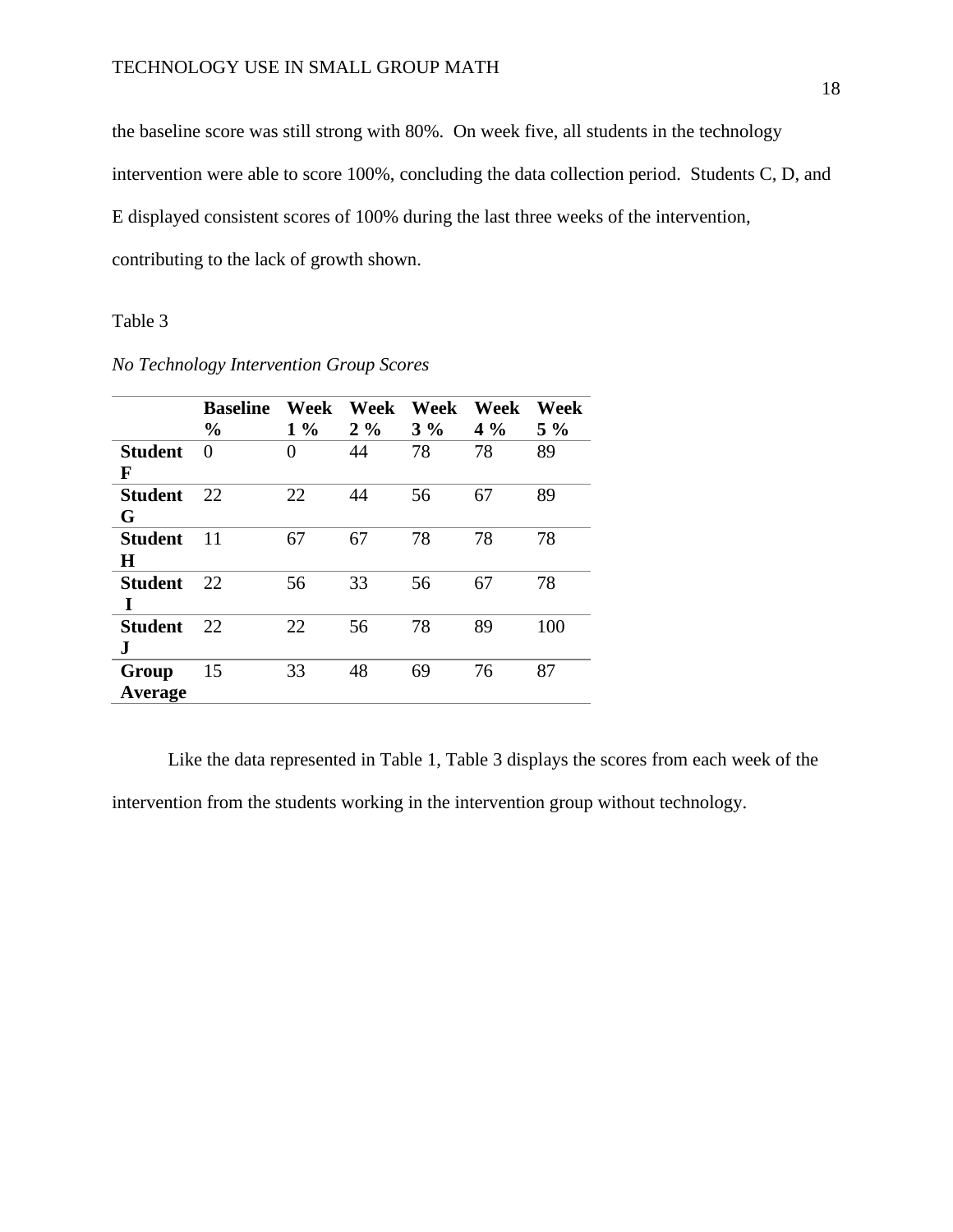## Table 4

|                | Week 1<br>Growth<br>from<br><b>Baseline</b> | Week 2<br>Growth | Week 2<br>Growth<br>from<br><b>Baseline</b> | Week 3<br>Growth | Week 3<br>Growth<br>from<br><b>Baseline</b> | Week 4<br>Growth | Week 4<br>Growth<br>from<br><b>Baseline</b> | Week 5<br>Growth | Week 5<br>Growth<br>from<br><b>Baseline</b> |
|----------------|---------------------------------------------|------------------|---------------------------------------------|------------------|---------------------------------------------|------------------|---------------------------------------------|------------------|---------------------------------------------|
| <b>Student</b> | $+0$                                        | $+44$            | $+44$                                       | $+34$            | $+78$                                       | $+0$             | $+78$                                       | $+11$            | $+89$                                       |
| F              |                                             |                  |                                             |                  |                                             |                  |                                             |                  |                                             |
| <b>Student</b> | $+0$                                        | $+22$            | $+22$                                       | $+12$            | $+34$                                       | $+11$            | $+45$                                       | $+22$            | $+67$                                       |
| G              |                                             |                  |                                             |                  |                                             |                  |                                             |                  |                                             |
| <b>Student</b> | $+56$                                       | $+0$             | $+56$                                       | $+11$            | $+67$                                       | $+0$             | $+67$                                       | $+0$             | $+67$                                       |
| $\bf H$        |                                             |                  |                                             |                  |                                             |                  |                                             |                  |                                             |
| <b>Student</b> | $+34$                                       | $-23$            | $+11$                                       | $+23$            | $+34$                                       | $+11$            | $+45$                                       | $+11$            | $+56$                                       |
|                |                                             |                  |                                             |                  |                                             |                  |                                             |                  |                                             |
| <b>Student</b> | $+0$                                        | $+34$            | $+34$                                       | $+22$            | $+56$                                       | $+11$            | $+67$                                       | $+11$            | $+78$                                       |
| $\bf J$        |                                             |                  |                                             |                  |                                             |                  |                                             |                  |                                             |
| Group          | $+18$                                       | $+15$            | $+33$                                       | $+20$            | $+53$                                       | $+7$             | $+60$                                       | $+11$            | $+71$                                       |
| Average        |                                             |                  |                                             |                  |                                             |                  |                                             |                  |                                             |

#### *No Technology Intervention Group Growth*

Tables 3 and 4 are in the same format as tables 1 and 2 in order to easily compare student scores and growth from week to week between the two different intervention groups. The baseline group average for the traditional intervention group was 15%, slightly higher than the 11% for the technology group, but both far below the expected proficiency score. The group average score after one week of the traditional paper and pencil intervention showed growth of 18%. The students continued to grow at the same pace during the second week of the intervention with an average growth of 15%. The next three weeks showed growth of 20%, 7%, and 11%, respectively. This indicates that students grew at around the same pace throughout the five-week intervention, without any weeks showing negative growth. By the end of the intervention, three of the five students had scores of 80% or above, showing proficiency in the skill. Students H and I were not considered proficient but were very close with scores of 78%.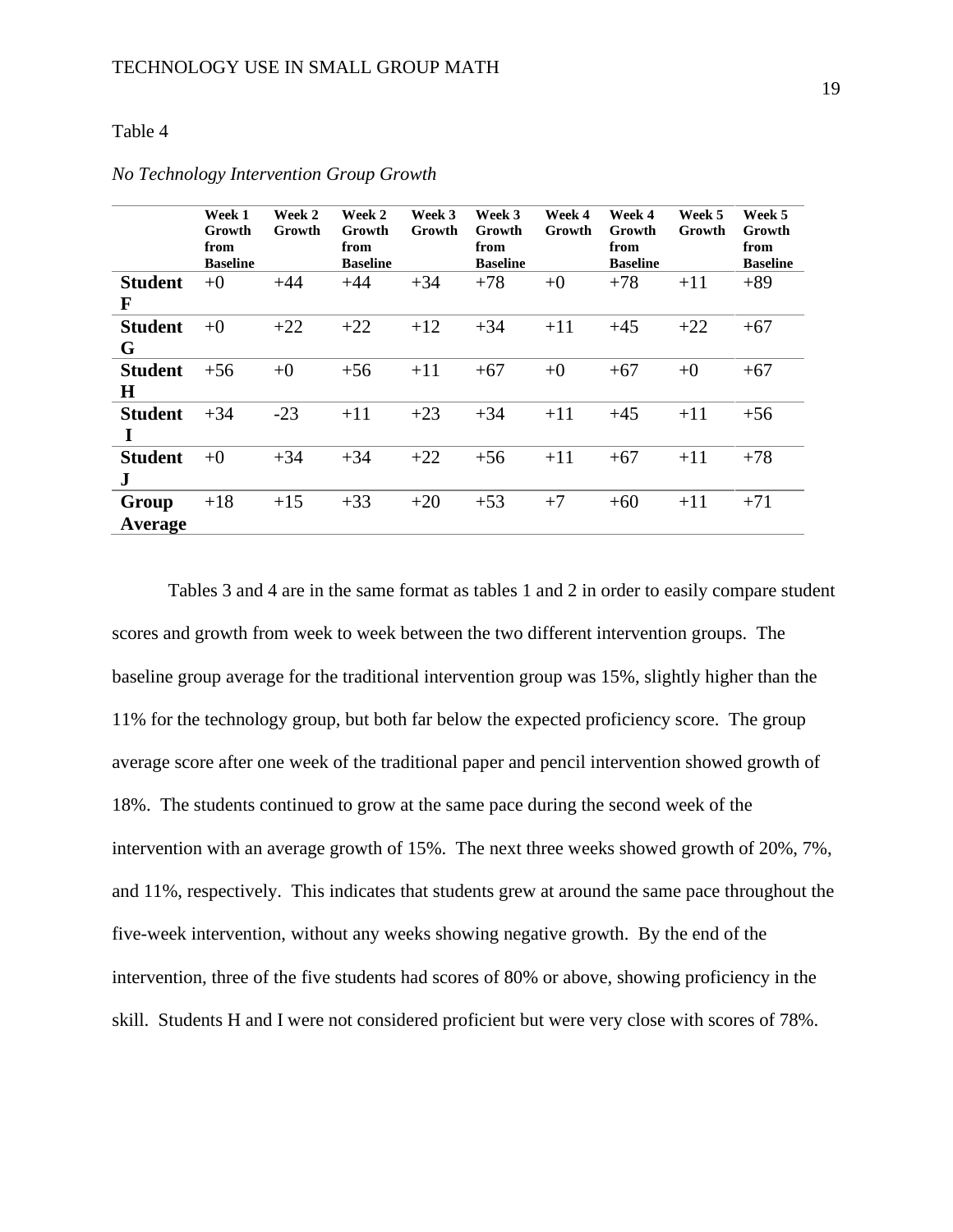

*Figure 1*. This graph displays the group average scores for all five weeks of the intervention. It is evident that the scores from the students in the technology group were consistently higher than those of the students in the intervention group without technology.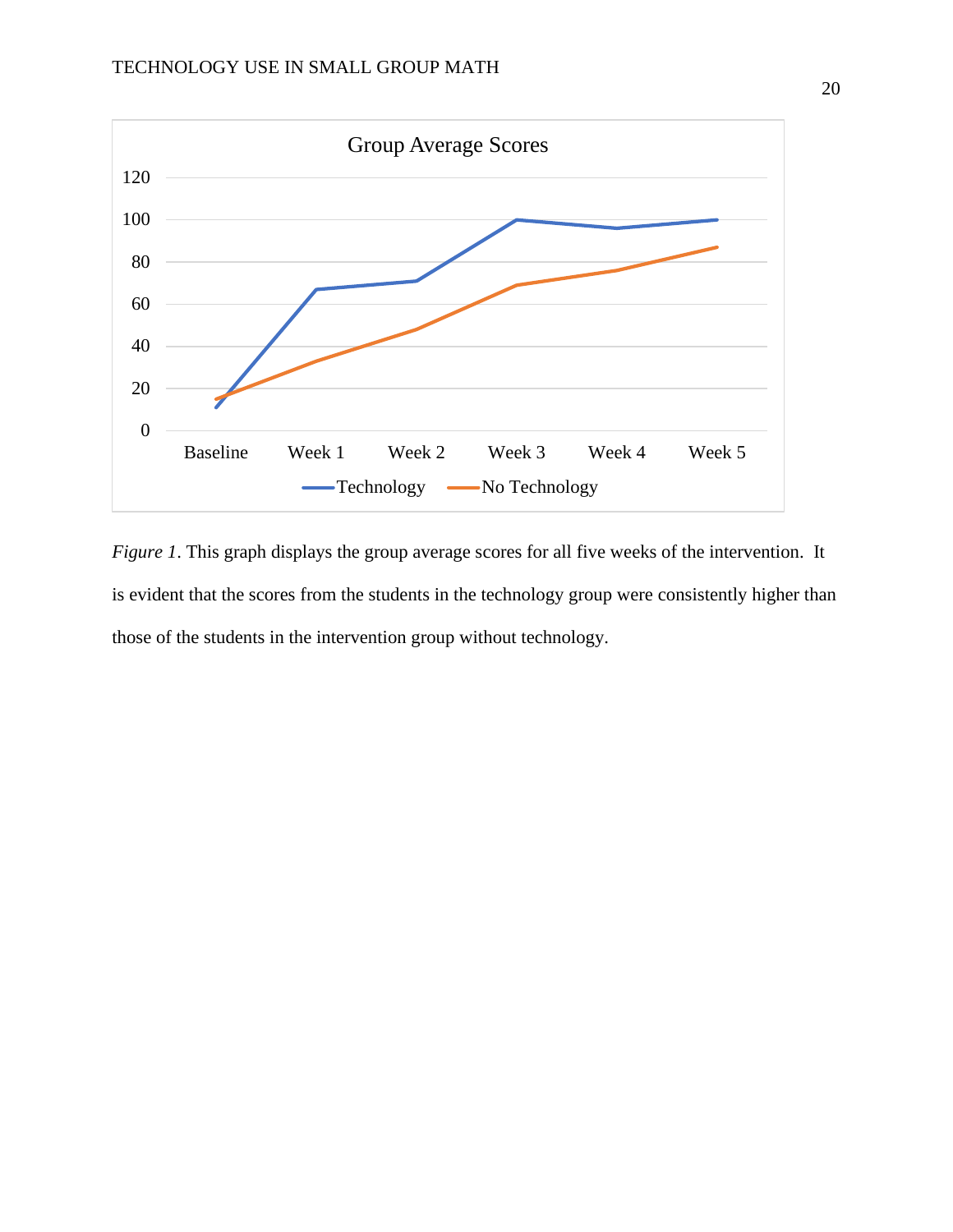## Table 5

|                 | <b>Technology Group</b> | <b>No Technology Group</b> |
|-----------------|-------------------------|----------------------------|
| <b>Baseline</b> | 0/5                     | 0/5                        |
| Week 1          | 3/5                     | 0/5                        |
| Week 2          | 3/5                     | 0/5                        |
| Week 3          | 5/5                     | 3/5                        |
| Week 4          | 5/5                     | 3/5                        |
| Week 5          | 5/5                     | 3/5                        |

|  |  | Number of Students Proficient (Scores of 80% or Above) |  |
|--|--|--------------------------------------------------------|--|
|  |  |                                                        |  |

This table simply shows the number of students in either intervention group that were proficient in the skill of telling time in five-minute intervals during each week of the intervention. Three out of the five students in the technology group were proficient by the end of week one. It wasn't until week three that three out of the five students in the traditional group were proficient. All students were proficient from week three through week five in the technology group. The traditional group ended the intervention with three out of the five students proficient during week five.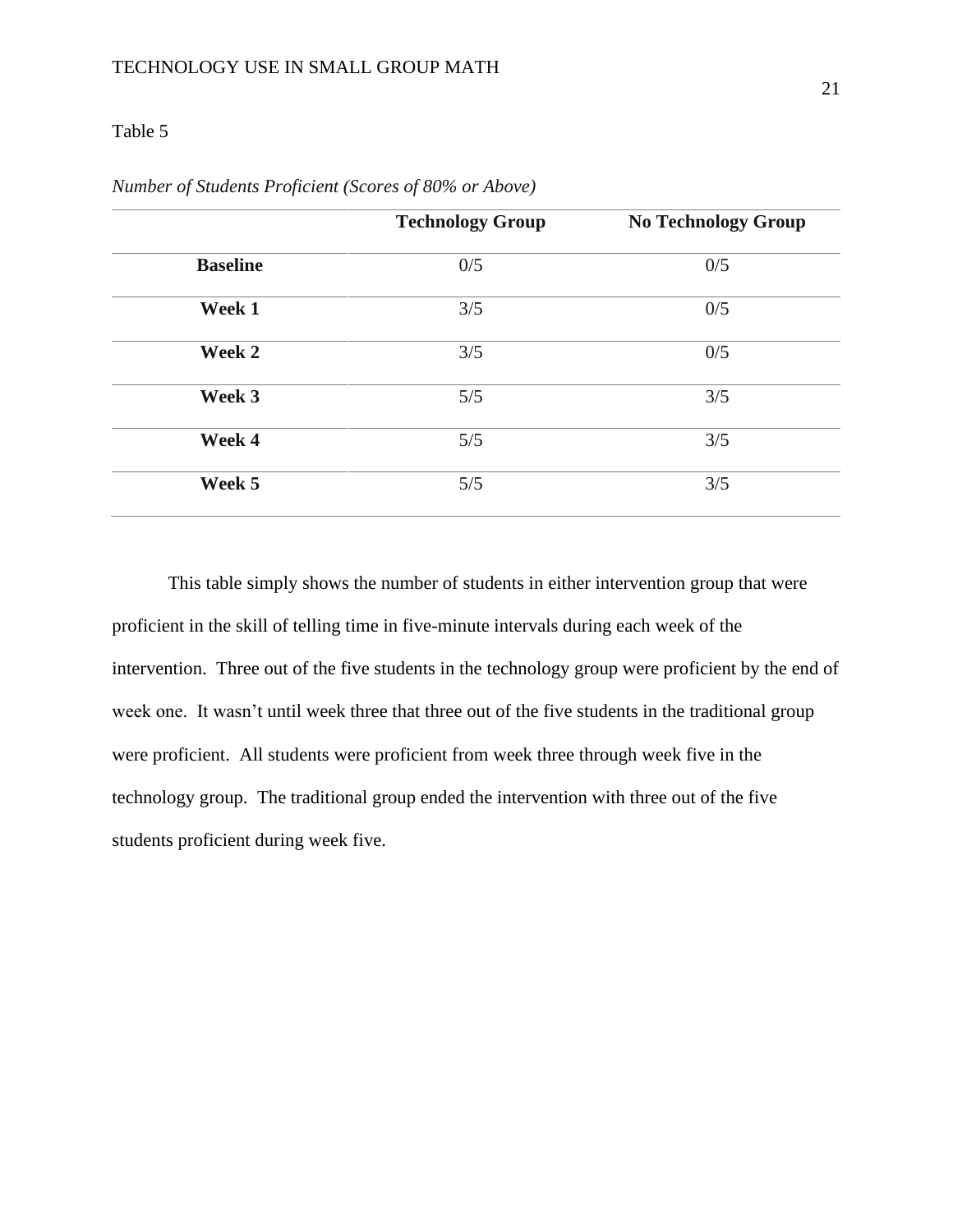

*Figure 2.* The graph shows the group averages of the amount of growth made each week. After week one, the technology group improved a significant amount more than the traditional intervention group. From there on, both groups went back and forth displaying the most growth. During week four, the technology group showed negative growth. The information from previous figures explains that this was because the students were already considered proficient by this point in the intervention process, so therefore weren't expected to show as much growth.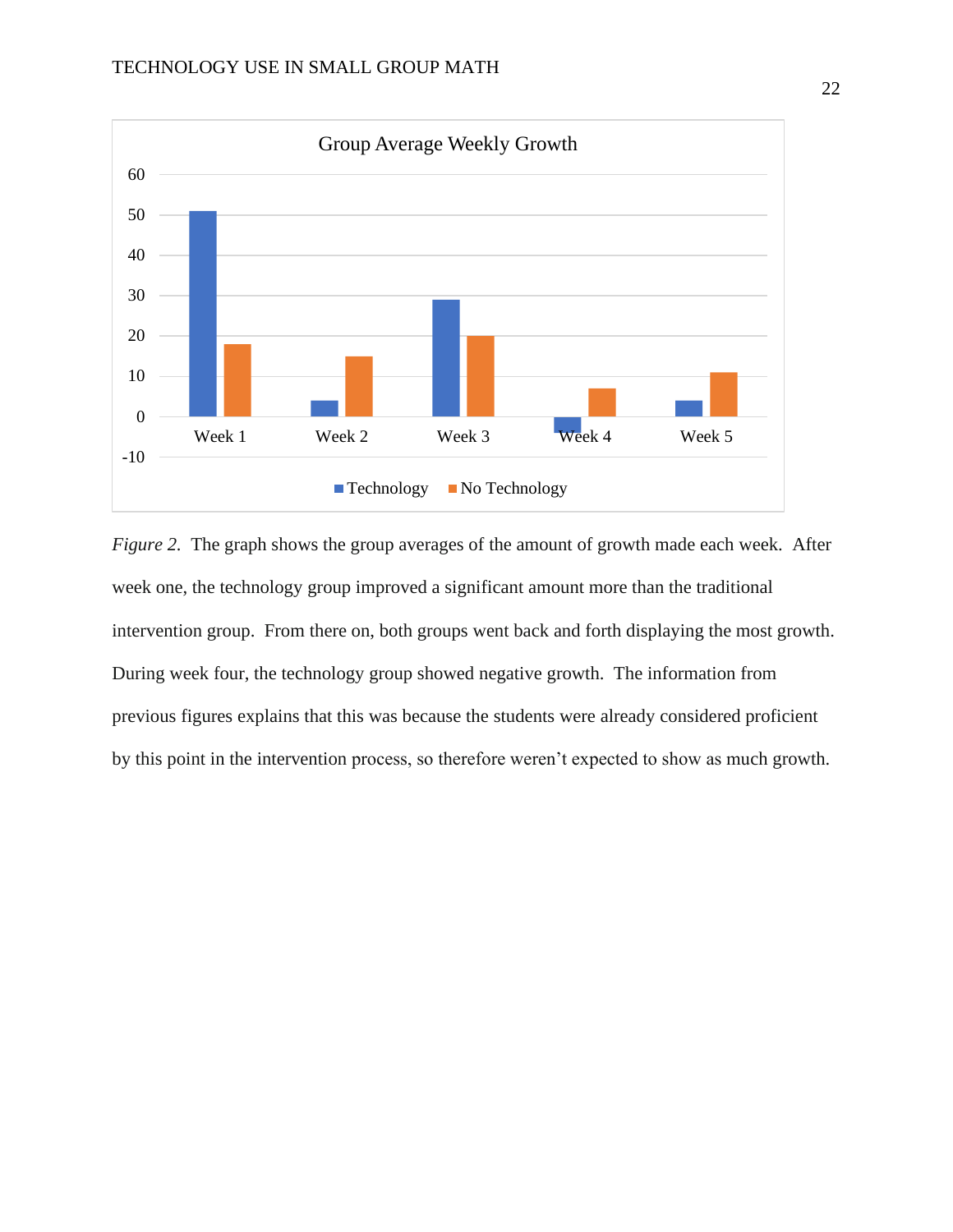

*Figure 3.* This graph shows the group average growth from the baseline score. This figure differs from Figure 2, as it shows their growth from the beginning of the intervention period up until that point in time. The technology group's growth from the baseline was consistently higher than the group that did not use technology.

Overall, both intervention groups grew from their baseline scores. The technology group went from a group average score of 11% to a score of 100% by week five, an increase of 89%. The no technology group began with an average score of 15% and ended with a score of 87%, an increase of 72%. Both groups showed great growth and were all able to meet proficiency, except for just two students that were only two percentage points away. Teacher observation noted that a major difference between the two intervention groups is that the students in the group that worked with the iPads were more actively engaged and excited about their learning. The students that did not get to use the technology wondered when they would get a turn, showing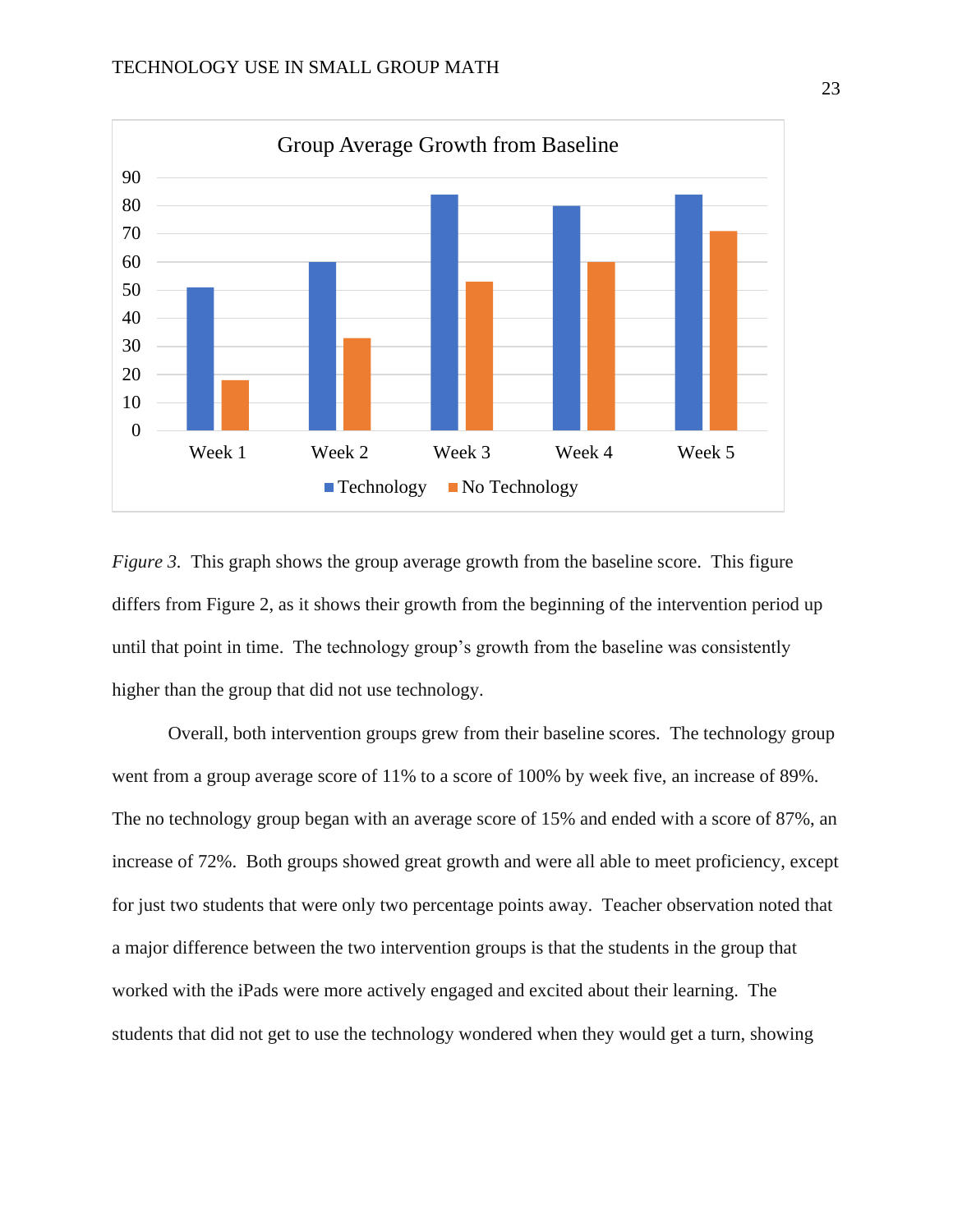interest in the games that were being played. All students were able to practice the skill of telling time using the iPad app after the conclusion of the action research study.

A difference between the two intervention groups that should be pointed out is that the technology group improved at a higher rate at an earlier point in the intervention. After just one week of working with the iPad, three out of the five students were proficient. All five students were proficient by the end of week five. Although the traditional group continued to make consistent growth throughout their intervention process, the technology group showed a large amount of growth after just the first week, with an average group score increase of 51%.

#### **Discussion**

#### <span id="page-24-0"></span>**Summary of Major Findings**

The findings in this action research study suggest that the technology intervention was more successful, as all students were considered proficient prior to the conclusion of the intervention. Although both intervention groups, with or without technology, were able to show growth, the growth of those using iPads during small group instruction occurred earlier on in the intervention process. After just one week, or two fifteen-minute sessions, of the iPad intervention, the students were able to double their pre-assessment scores, or baseline score. This growth was much more significant than that shown from the intervention group that completed paper and pencil activities during their small group instruction time.

What was even more apparent from the observations during this action research study, was that the students that were in the technology intervention group were much more engaged and interactive with their peers. The research shared in the literature review supports the claim that technology use encourages students to collaborate with peers, as well as the teacher. Another reason that students in the technology group appeared to be more engaged was because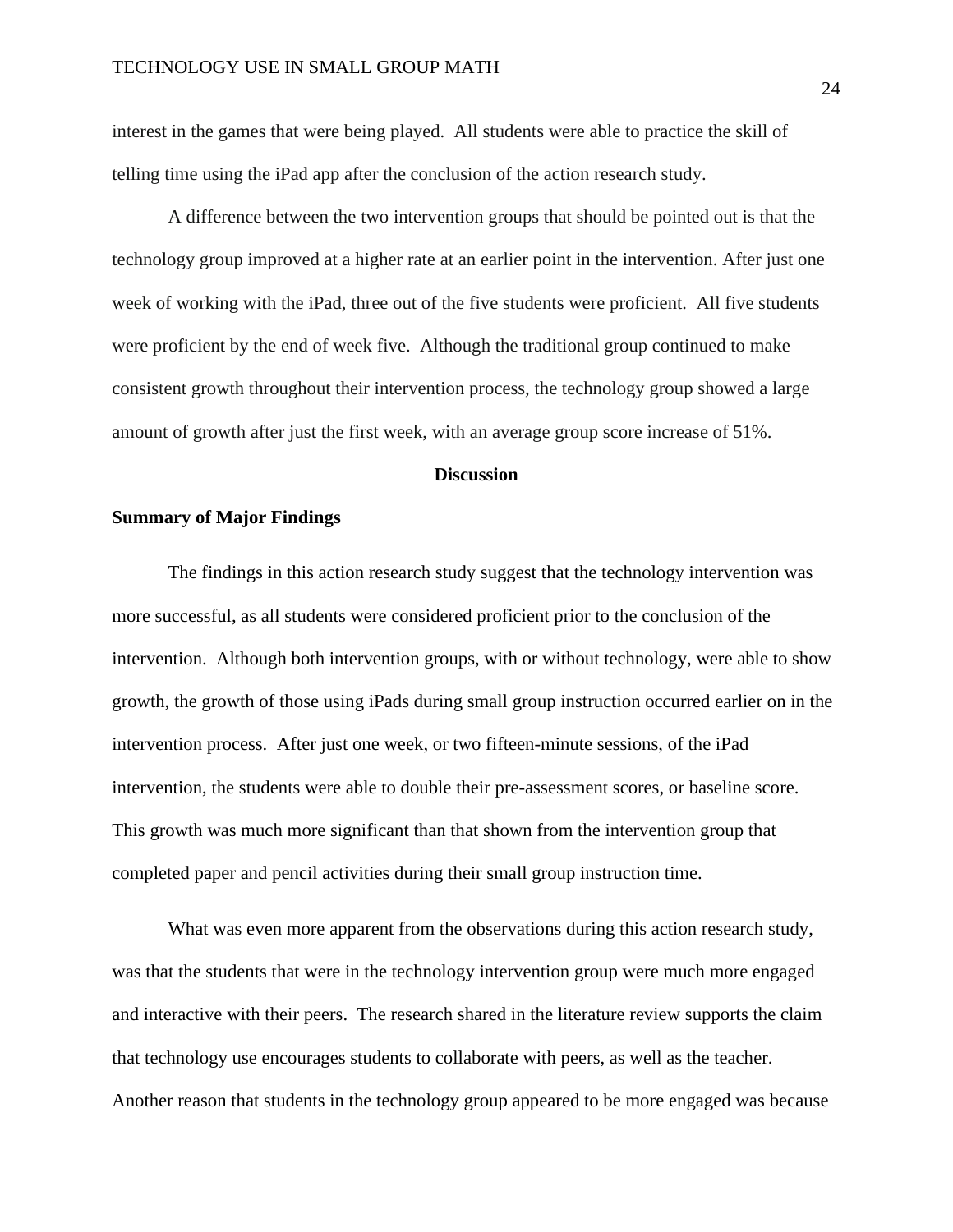the iPad app immediately checked and corrected students' answers, allowing them to move on more quickly. With the paper and pencil activities, students were apt to continue answering questions incorrectly on their papers unless the teacher noticed, stopped them, and addressed the misconceptions. The immediate feedback and redirection often associated with technology use is most likely one of the reasons that students were more actively engaged and successful in their learning. The findings from a previous study conducted by Dietrich and Balli (2014) suggested that when control and choice were involved in an assignment using technology, that students tended to focus more on the content they were learning. The iPad allowed the students to choose the game or activity they liked best within the app that allowed them to practice the skill of telling time. The feature within the app that rewarded the students' accuracy with fish in their virtual aquarium was sure to be another factor in student engagement.

#### **Limitations of the Study**

There are several factors that could have affected the results of this action research study. The results are limited to a small number of students, five in each intervention group making a total of ten. With such a small number of students studied, factors such as student effort or life events could have affected their scores and overall data analysis. Another limitation of this study could be the time of year that the interventions took place. The interventions were done during the last few weeks of the school year. It is possible that factors such as heat, end of the year activities, spring sporting events, and lack of motivation could have played a part in the results of the study.

Several limiting factors impacted the scope of this study. The study took place in a lowincome, rural community in Iowa with little to no ethnic or cultural diversity in the group of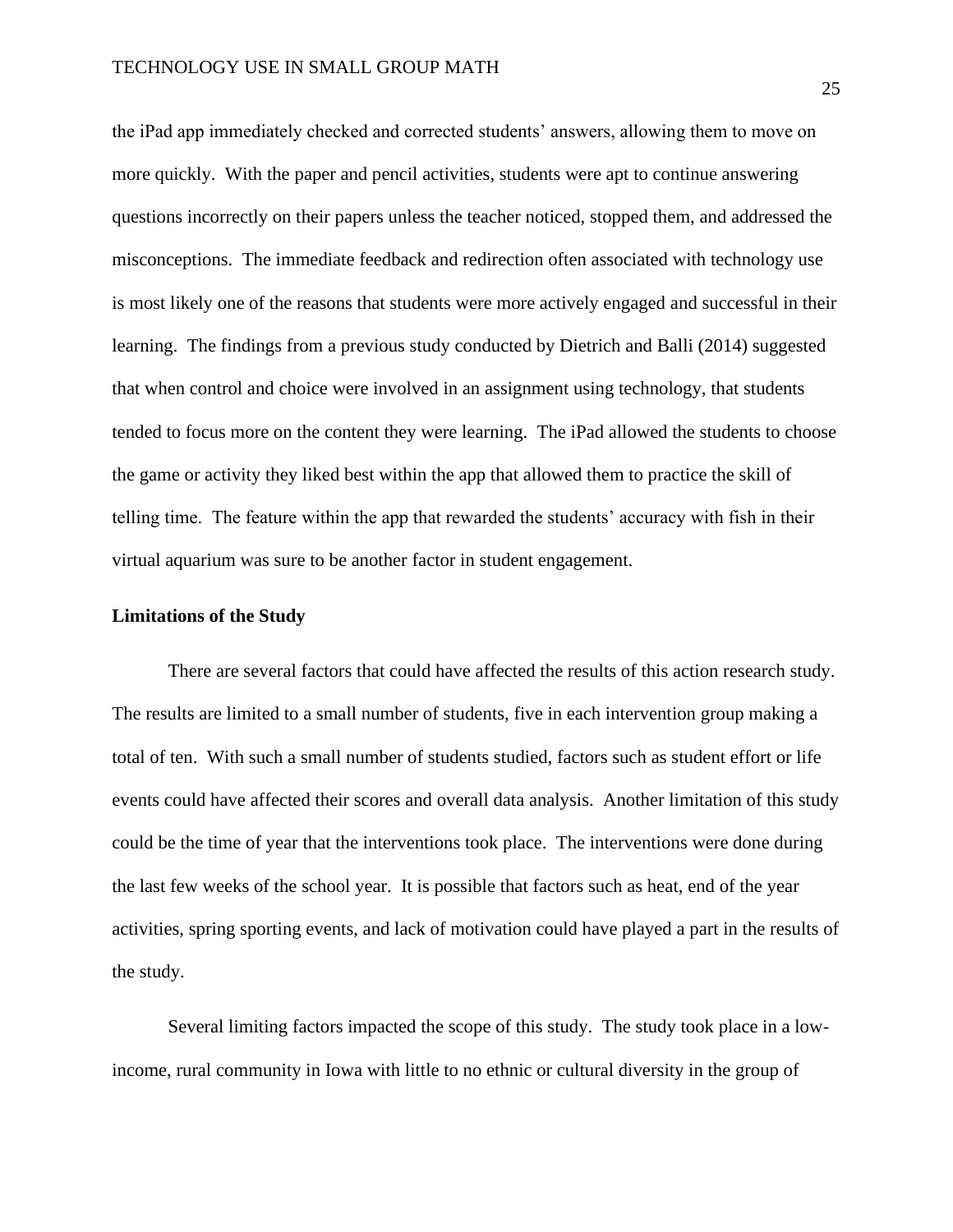Caucasian students being studied. It may also be said that the students' prior technology use could be a limitation in an action research study measuring student growth while using technology. The students, as well as the teacher, involved in this study were very familiar with the iPads being used during the interventions. Although the selected app was new to them, students were accustomed to being introduced to new games, apps, and programs frequently throughout the school year. Technology use is common in the classroom in this study; therefore, the results may vary in a classroom where students may be less familiar and comfortable with the technology being used.

## **Further Study**

Teaching strategies incorporating student-centered technology use will continue to be used in the researcher's classroom. With that, the research completed in this action research study has brought forward many new questions on how to conduct small group instruction. The researcher would like to proceed with doing this experiment again involving different math standards, or even a new content area such as reading. The students in this action research study were only working on mastering one standard. The researcher would also like further information on how using an app covering many different math skills during small group instruction could affect overall math content knowledge, such as on a standardized test.

As a result of the findings from this study, the researcher is encouraged to share the information gained in support of using technology in the classroom. This could be done within district in a professional development setting. The topic of the professional development could be technology use, small group instruction, or mathematics instruction. Although the findings from this research are restricted to a specific grade level and math skill, when combined with the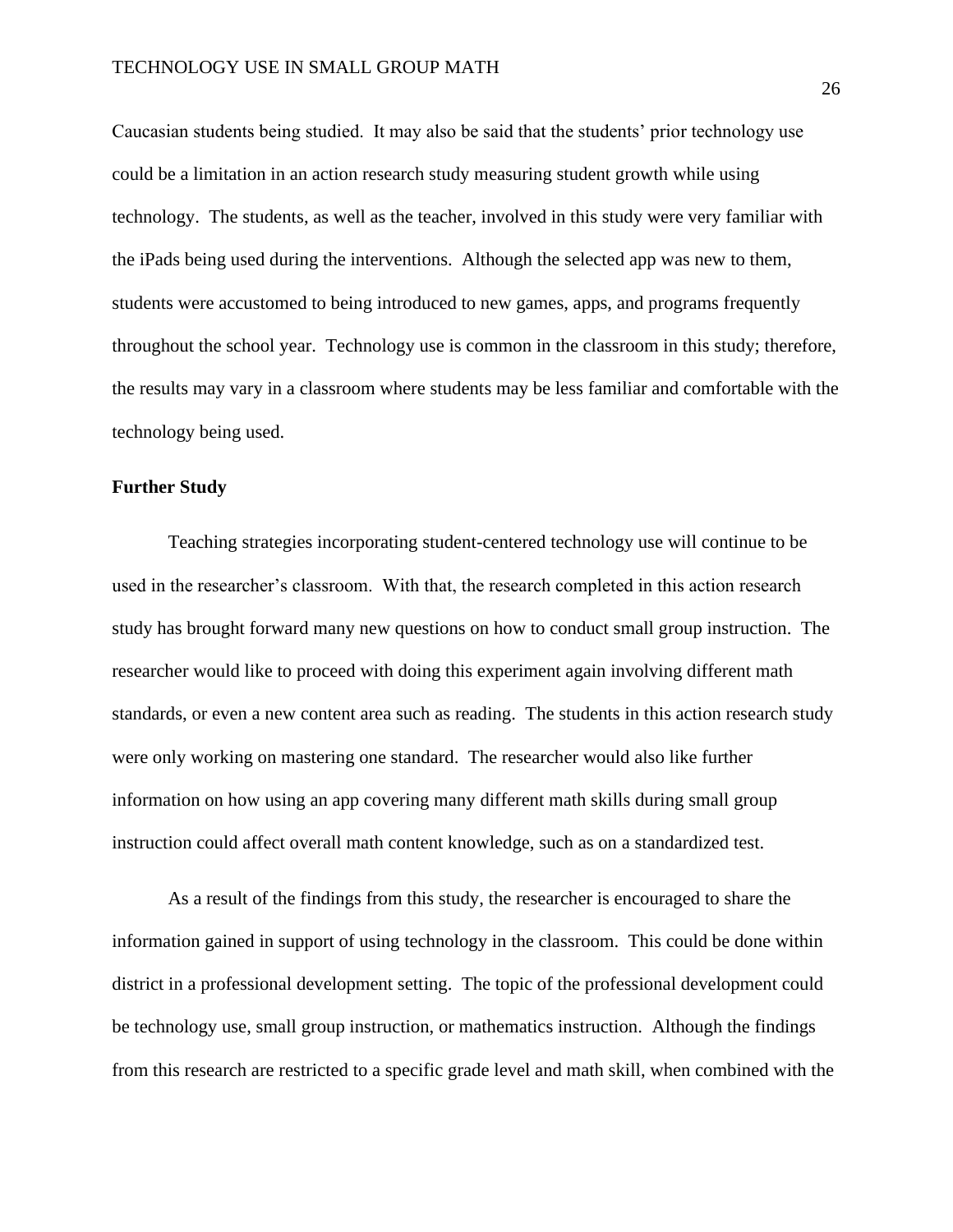knowledge gained from the literature review, there are many interesting points to share about the benefits of technology use in the classroom. The researcher will continue to work towards choosing the best-fit teaching practices for each group of students.

#### **Conclusion**

In this study, the researcher examined the effectiveness of the use of technology during small group math instruction, specifically with the skill of telling time. Two intervention groups were taught the same skill using two different strategies of paper and pencil activities and student-centered technology use through an iPad app. After examining the student test scores over a five-week period, the data analysis concluded that the students in the group that had access to technology displayed higher gains at an earlier point in the intervention. The research explored the connection between technology use and efficient, yet effective, teacher-led small group instruction. The researcher learned, that during this specific research study, students were able to become proficient in the skill more quickly when given the chance to practice using technology. The results of this action research indicate that technology is an effective tool for quality instruction in the early elementary classroom.

This research is important to consider when lesson planning for small group instruction. As noted in the literature review and observed during this action research study, the benefits of technology are not limited to academic gains. The students taking part in the technology intervention group were given more opportunities for choice, rewards, immediate feedback and corrections, and the ability to have meaningful collaboration and conversations with their teacher and peers. The use of student-centered technology during small group instruction in the early elementary math classroom benefited students in many ways.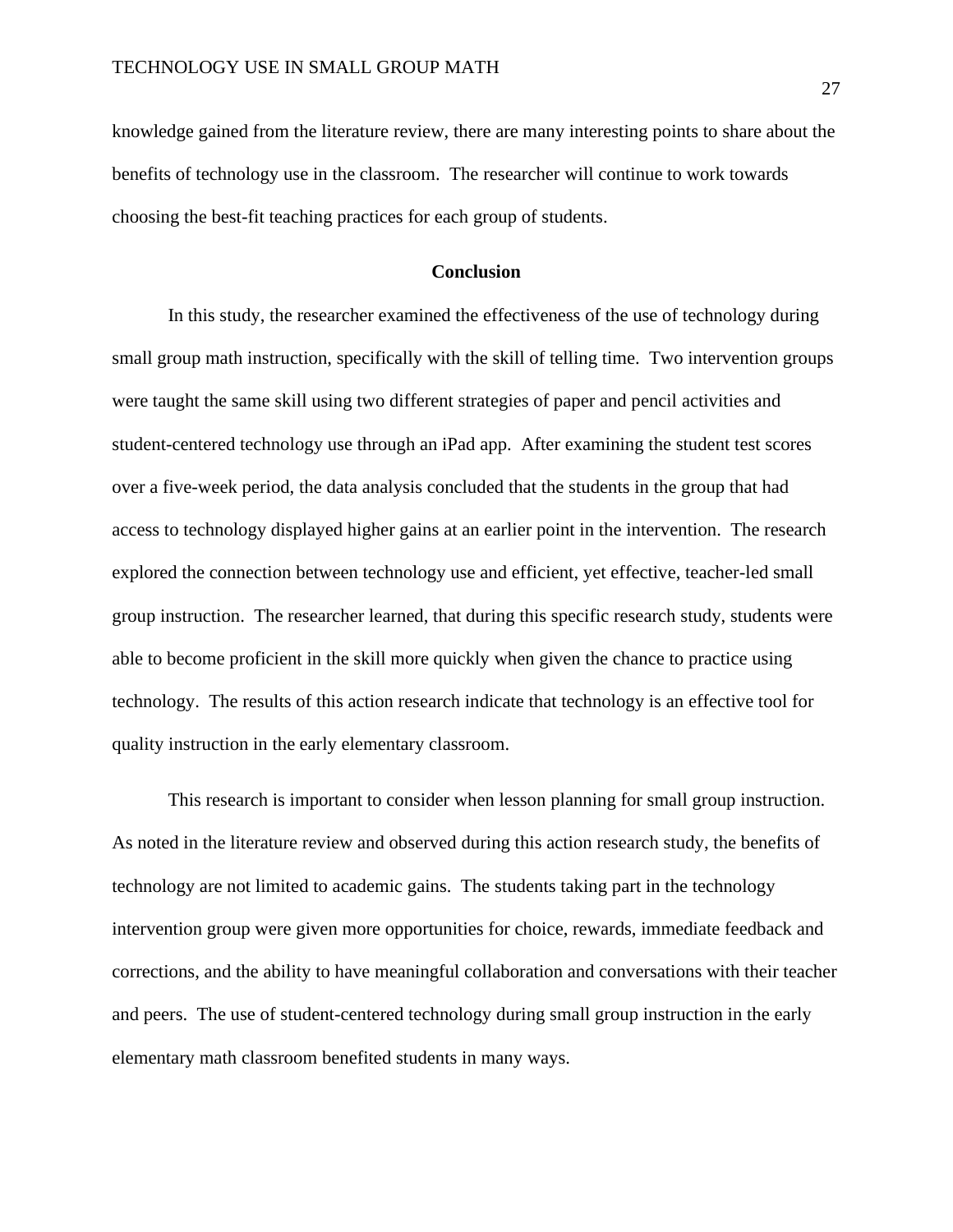#### **References**

- <span id="page-28-0"></span>2018-19 Iowa Public School K-12 Students Eligible for Free and Reduced-Price Lunch by School. (n.d.). Retrieved June 23, 2019, from https://educateiowa.gov/documents/schoolfrl/2019/01/2018-19-iowa-public-school-k-12-students-eligible-free-and-reduced
- Benders, D., & Craft, T. (2016). The effect of flexible small groups on math achievement in first grade*. Networks: An Online Journal for Teacher Research, 18*(1). doi:10.4148/2470- 6353.1022
- del Campo, J. M., Negro, V., & Núñez, M. (2012). The history of technology in education. A comparative study and forecast. *Procedia-Social and Behavioral Sciences,* 69, 1086- 1092.
- Dietrich, T., & Balli, S. J. (2014, July). Digital natives: fifth-grade students' authentic and ritualistic engagement with technology. *International Journal of Instruction, 7*(2). Retrieved from [https://files.eric.ed.gov/fulltext/EJ1085266.pdf.](https://files.eric.ed.gov/fulltext/EJ1085266.pdf)
- Donohue, C., & Schomburg, R. (2017). Technology and interactive media in early childhood programs. YC Young Children, 72(4), 72-78. Retrieved from [http://ezproxy.nwciowa.edu/login?url=https://search-proquest](http://ezproxy.nwciowa.edu/login?url=https://search-proquest-com.ezproxy.nwciowa.edu/docview/1942230066?accountid=28306)[com.ezproxy.nwciowa.edu/docview/1942230066?accountid=28306](http://ezproxy.nwciowa.edu/login?url=https://search-proquest-com.ezproxy.nwciowa.edu/docview/1942230066?accountid=28306)
- Grade 2 Measurement & Data. (n.d.). Retrieved June 23, 2019, from <http://www.corestandards.org/Math/Content/2/MD/>
- Greer, A., & Mott, V. W. (2009). Learner-centered teaching and the use of technology. *International Journal of Web-Based Learning and Teaching Technologies, 4*(4), 1+. Retrieved from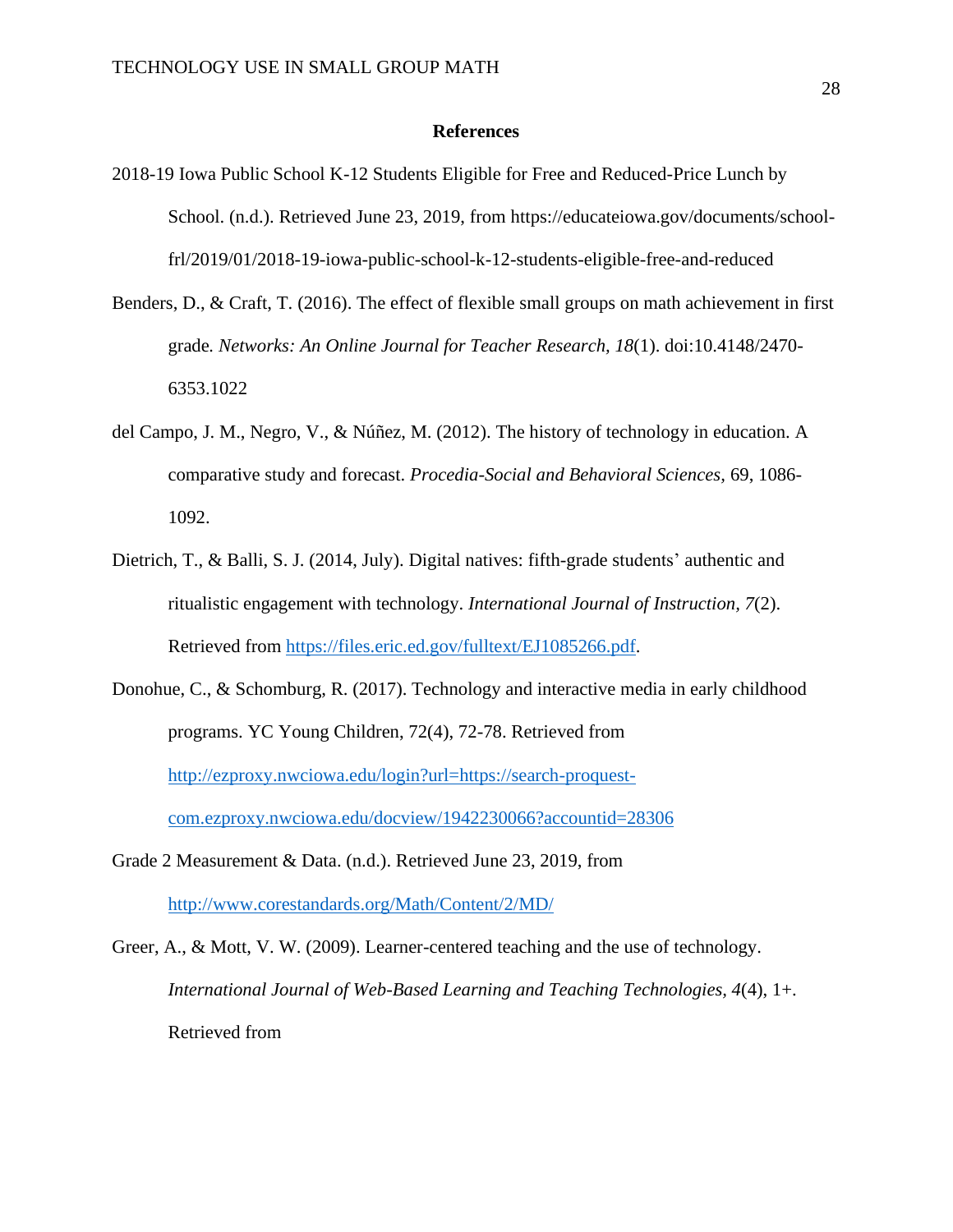[http://link.galegroup.com.ezproxy.nwciowa.edu/apps/doc/A211366088/AONE?u=nwcoll](http://link.galegroup.com.ezproxy.nwciowa.edu/apps/doc/A211366088/AONE?u=nwcollege&sid=AONE&xid=c6d0b8a4) [ege&sid=AONE&xid=c6d0b8a4](http://link.galegroup.com.ezproxy.nwciowa.edu/apps/doc/A211366088/AONE?u=nwcollege&sid=AONE&xid=c6d0b8a4)

- Iowa Core K-12 21st Century Skills. (n.d.). Retrieved June 22, 2019, from [https://iowacore.gov/sites/default/files/k-12\\_21stcentskills.pdf](https://iowacore.gov/sites/default/files/k-12_21stcentskills.pdf)
- Mattoon, C., Bates, A., Shifflet, R., Latham, N., & Ennis, S. (2015). Examining computational skills in prekindergarteners: The effects of traditional and digital manipulatives in a prekindergarten classroom. *Early Childhood Research & Practice, 17*(1), 1-9.
- McAleese, A. (2018). The potential of iPads in maths? the limit does not exist.. The Times Educational Supplement, (5287) Retrieved from [http://ezproxy.nwciowa.edu/login?url=https://search-proquest](http://ezproxy.nwciowa.edu/login?url=https://search-proquest-com.ezproxy.nwciowa.edu/docview/2008345774?accountid=28306)[com.ezproxy.nwciowa.edu/docview/2008345774?accountid=28306](http://ezproxy.nwciowa.edu/login?url=https://search-proquest-com.ezproxy.nwciowa.edu/docview/2008345774?accountid=28306)
- Miller, T. (2018). Developing numeracy skills using interactive technology in a play-based learning environment. *International Journal of STEM Education, 5*(1). doi:10.1186/s40594-018-0135-2
- Morgan, H. (2011). Using handheld wireless technologies in school: Advantageous or disadvantageous? *Childhood Education, 87*(2), 139-142. Retrieved from [http://ezproxy.nwciowa.edu/login?url=https://search-proquest](http://ezproxy.nwciowa.edu/login?url=https://search-proquest-com.ezproxy.nwciowa.edu/docview/845517114?accountid=28306)[com.ezproxy.nwciowa.edu/docview/845517114?accountid=28306](http://ezproxy.nwciowa.edu/login?url=https://search-proquest-com.ezproxy.nwciowa.edu/docview/845517114?accountid=28306)
- Moyer-packenham, P., Bullock, E. K., Shumway, J. F., Tucker, S. I., Watts, C. M., Westenskow, A., . . . Jordan, K. (2016). The role of affordances in children's learning performance and efficiency when using virtual manipulative mathematics touch-screen apps. *Mathematics Education Research Journal, 28*(1), 79-105.

doi:http://dx.doi.org.ezproxy.nwciowa.edu/10.1007/s13394-015-0161-z